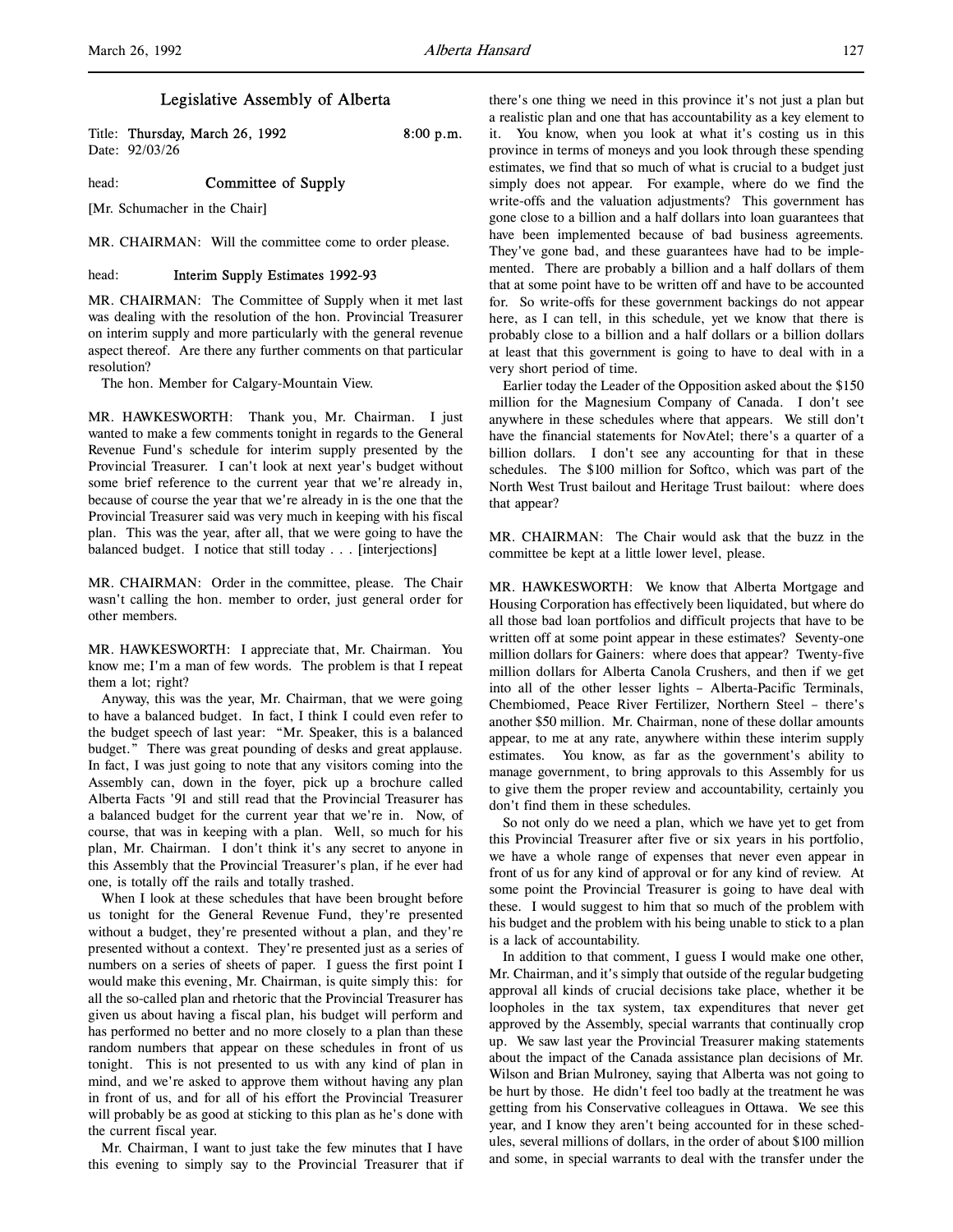So when I look at these interim supply schedules, Mr. Chairman, I realize that they are simply the first step of what is brought to the Legislature for approval. It's one of those routines we go through. They're presented to us; we vote on them; we approve them; they go through. The government doesn't seem to take them very seriously, but that's just the way they approach the entire budget cycle. As far as it applies to this Assembly, that's the way they approach the budget schedule in its entirety.

# 8:10

So many of the key decisions that impact on this coming year's budget will be taken totally outside of this Assembly, without any reference to this Assembly by the government, and I'm saying to you, Mr. Chairman, and to all the members of the Assembly that that sort of cavalier approach has just got this government into a tremendous bind and tremendous difficulty and created a serious problem for the fiscal well-being of the province of Alberta for years to come.

I know that it's a matter of pro forma approval here and somewhat pro forma debate as far as these interim supplies are concerned, Mr. Chairman, but I would simply say to the Provincial Treasurer that even though it's a first step, a preliminary step in the budget cycle, I have some grave concerns about where this government is going with the fiscal policies of this province and the fiscal decisions of this province. We just believe that the whole lack of accountability surrounding the budgeting process, the lack of a plan has created a very difficult situation, and I'm afraid to say that just giving de facto approval of these estimates is probably all that we can do tonight or in the next few days. I will simply say this: this budget and this government are in deep trouble for the current year and the year to come. I would simply say that it's the result of us harvesting the seeds that this government sowed some many years ago.

## MR. CHAIRMAN: The Member for Edmonton-Whitemud.

MR. WICKMAN: Thank you, Mr. Chairman. I just want to make a few comments on the motion that's in front of us this evening dealing with interim estimates. I guess my first comment would hinge or dwell on or pinpoint somewhat the process that we're into. This being, let's say, my third kick at the kitty where I've sat through the process, and year after year we repeat the process, I realize this is the first step of that process: the interim estimates come forward before we go into the overall budget, which is slapped down in front of us one night and we see the Provincial Treasurer do his performance, which he does very, very remarkably. It may be smoke and mirrors; nevertheless I do have to give him credit for being a good performer, particularly when you consider he has very little substance going for him. So I commend him for that.

I've often questioned, the three years I've been here and the years and years prior to that, why this same process is just repeated over and over when there are so many obvious flaws to it. It's interim estimates that come forward. We know these are going to be approved the way they're presented. The same holds true of the overall budget when it comes forward. We know it's going to be approved. It gives us an opportunity, I guess, to spiel off a bit, but other than that, we're not really accomplishing anything concrete in the sense of having an opportunity to really explore any type of budgeting process in detail or question the proper authorities that should be questioned when it comes to budgeting.

We can even look at the timing. The whole timing of the legislative process itself forces these types of interim estimates to come forward. Again, I would wonder why we didn't have the legislative process talk in terms of real parliamentary reform, where we had a session starting early enough that we could deal with the budget, that we wouldn't have to have interim estimates, that we could have a budget out of the way prior to the beginning of the fiscal period. It almost appears at times that we're into a process that's carved in stone: the session starts the middle or towards the end of March. Now, this particular one, obviously when we look at the interim spending and we speculate what's going to come down in the next few days, again we can anticipate that there is a lack of an overall vision in terms of creating some type of solid financial foundation.

I believe it was announced, even though the Provincial Treasurer didn't seem to be aware of it earlier this afternoon – it was indicated to me by comments I heard made by the Premier that the budget is being delayed and we probably won't be dealing with it now until April 9, instead of April 2 as anticipated. There is some speculation that there may be valid reasons for it. It may very well be that the government prefers to deal with the budget after the Tories have their convention this weekend and escape that embarrassment that I'm sure they're going to face, because the government, let's face it, is in the situation that if they attempt to come down with a balanced budget put together with band-aids, such as last year, it wouldn't hold. The credibility wouldn't be there. It would be mocked at that particular Tory convention. It would be mocked by Albertans in that the so-called balanced budget that came forward last year simply didn't hold, and in the months to come that's going to prove itself. It's a helter-skelter approach, and I'm sure when we do see the budget come down April 9, we are going to see a series of band-aids. I guess this is just that interim step we go through leading up to that finale, the night that the Provincial Treasurer has his spot in the limelight.

On that note, Mr. Chairman, I'm going to conclude because there really isn't a great deal more that can be said.

#### MR. CHAIRMAN: The hon. Member for Edmonton-Kingsway.

MR. McEACHERN: Thank you, Mr. Chairman. I was talking on the Speech from the Throne the other day. When I ran out of time, I was talking a little bit about Toward 2000 Together, and I thought I might just add a few comments, as I didn't get to finish the thoughts that I had at that time.

The context in which I was speaking was that it seems to me that what the Alberta government has done is made a sudden, somewhat of a deathbed conversion from talking about fiscal responsibility and balanced budgets to stimulating the economy so that they can divert attention away from the fact that they haven't been able to balance the budget. In support of that on a couple of occasions I've spoken about the deficits year by year and the total debt being in the neighbourhood of \$14 billion, not counting the unfunded pension liability.

The reason that the government suddenly decided that they should start talking to Albertans and consulting Albertans about an economic plan is because clearly they were getting a lot of adverse publicity for the number of taxpayers' dollars that they were losing in specific companies like MagCan, North West Trust – oh, we've haven't seen the dollars we've lost there yet – Principal, Myrias, GSR, Northern Steel, and a number of other companies. Because of all that adverse publicity and the fact that the Economic Development and Trade minister was totally unable to make his claim stick that they had a 95 percent success rate overall, the government finally decided that they would have to do something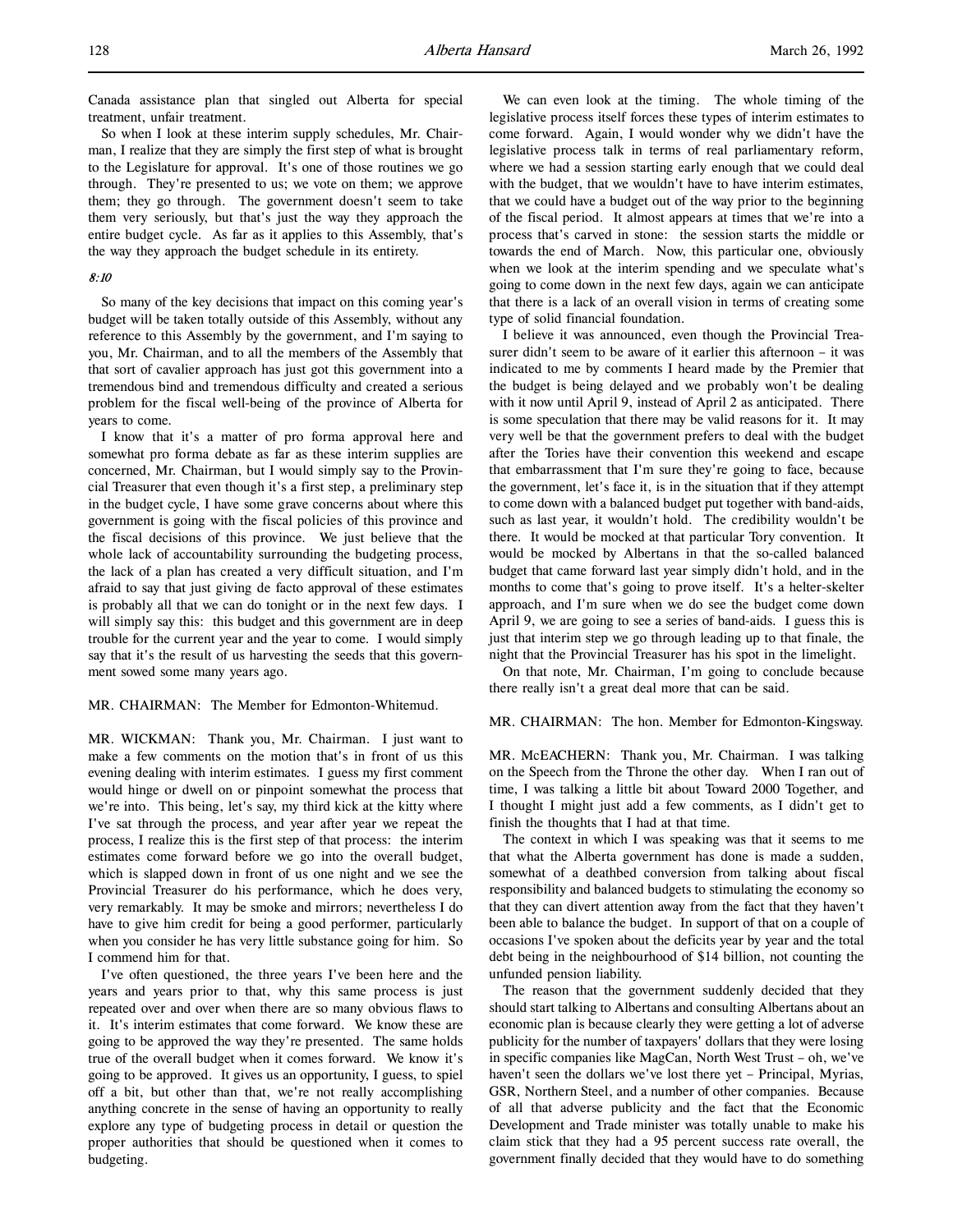about their economic policy and try to resurrect their standing in the community in that area, so they launched this Toward 2000 Together. Now, I applaud the idea. It is time, even if it took them 20 years to get around to thinking about it, that they should consult Albertans on their economic policy.

One thing I do know is that right across the political spectrum, from the right wing right through to the left wing, we're all agreed that the minister should quit handing money out of their offices directly to individual companies, trying to pick winners, or, as they claim, trying to create jobs or diversify the economy in that manner. Of course, a lot of the time it ends up just bailing out their friends. Nonetheless, that idea of picking winners is something that Dick Johnston, the Treasurer, said that governments could not do back in a debate I remember – I think it was the very first session that I was in, in 1986 – when he brought in the Alberta stock savings plan.

We suggested to him that if he wanted to divert investment dollars, say, into the countryside, so you didn't have everybody flocking to the cities all the time, that he might allow special credits under the Alberta stock savings plan for people that would establish in rural areas. He got up and said: No, no, no, you can't do that; governments are no good at picking winners. It's certainly true that they're not good at picking individual winners, although it didn't apply to the thing that I was suggesting. I wasn't saying that they should pick winners; I was suggesting they should try and influence where people might decide to invest their money.

## 8:20

In any case, this Toward 2000 Together is an interesting project, and there are some comments that should be on the record about it. One of the first things the government did was put out a questionnaire, and I made the comment in the House the other day that it was rather a fuzzy questionnaire and not too meaningful, and I want to illustrate that a little bit. For instance, the first question is:

How important do you think diversification is to Alberta's economic well-being in future years?

Well, what a motherhood question. Of course it's important. Let me pick out a couple of others here:

How important do you believe the following factors will be in terms of shaping Alberta's economic future? Please indicate how you would rank them by assigning a number [1 through 5, from the most important to the least important] in the space provided.

- Alberta Government policies
- Federal Government policies
- Constitutional change . . .
- International economic/political changes such as oil prices and developments in Eastern Europe
- Global competition.

Well, how they rank doesn't really matter much. What this government should have done was ask questions like: did the Alberta stock savings plan serve any purpose in this province? They should have given us a bunch of information and analysis about the Alberta stock savings plan and how it worked or didn't work so we could evaluate that on whether or not that idea has any merit or should be buried totally and forever, but the Treasurer has just sort of forgotten about it. There's been no final record of who got money out of it. There's been no final assessment. As far as we know, they may have done a government study, but certainly if they did, there's no mention of it and no release of the information.

So how would the people of Alberta who have put up the dollars for the Alberta stock savings plan or the SBEC program, for that matter, small business equity corporations program, evaluate whether those were any good or not? Yet there's no mention of them in here and no intention to give out any information that would help people decide whether they were any good or not.

How about a couple of current programs, like the Alberta Opportunity Company? Why didn't they ask for an assessment of that? Why didn't they ask for an assessment of Vencap? Now, the other question you're going to ask after mentioning those two is: do Vencap and the Alberta Opportunity Company meet the small business equity needs, the venture capital needs of the small businesses in the province of Alberta? Now, that would have been an important question to ask and an important one to get some discussion on. But, no, they don't even show up in the questionnaire. It is true that they asked about how rural Alberta might be resurrected, and they did ask how the Heritage Savings Trust Fund might be used or not used to help with diversification, but I say that the questionnaire was mush.

I also want to say that the government idea of consultation was to hire a consulting firm and have them set up six round table discussions with handpicked people. This part of Toward 2000 Together never was and never has become an open forum. It's handpicked people by the Tory government as to who should be invited and who shouldn't. So you had essentially six secret meetings around the province about the economy of Alberta with certain friends of the government.

Now, I will admit that belatedly, after a couple of meetings had already gone by, the New Democrats did get a letter from the consulting firm doing the choosing of the delegates asking us if we had any suggestions as to who might like to come, not asking us if we wanted to come, but just saying, "Can you think of somebody that you might want to ask?" Well, quite frankly, our conclusion on thinking about that, Mr. Chairman, was that we didn't really like the idea of the secret nature of that set of hearings, so we just didn't even bother to answer. We ignored that letter from the gentleman that was conducting those closed hearings. We said, "We don't see any reason why we should be part of a secret or closed hearing process."

Now, because that closed hearing process was very unpopular when the government first announced it and there was a certain amount of public flak about the idea of secret meetings, the government did condescend to set up public hearings in each of the towns, in each of the places where these six secret meetings were being held. So we had a situation, then, where several of the ministers and MLAs from the government side, as they did today here in Edmonton, sat and listened to presentations from a wide variety of people.

The Minister of the Environment the other day had a lot of fun hollering at us and screaming that the opposition didn't go to the hearings and that sort of thing, but the fact of the matter is that we did investigate whether or not the Member for Calgary-Mountain View might go to the Calgary hearings about two or three weeks ago. The gentleman down there was quite accommodating at first and said that he would sort of try to fit him in somewhere, but then he said that he had a pretty full schedule. Then a couple of days later he phoned back and said, "Gosh, I'm sorry; maybe you had better talk to the minister's office." In other words, basically saying, "We don't want a member from the opposition to bring forward a statement in those hearings." I phoned the minister's office and talked to his executive assistant, and as soon as we started to talk he said, "Well, really, I think you should talk to the minister." I said, "Fine; get the minister to phone me back," and he never did. So I got the hint that we really weren't welcome to make presentations at the hearings. However, I did go to the hearing this morning, and the minister was kind enough to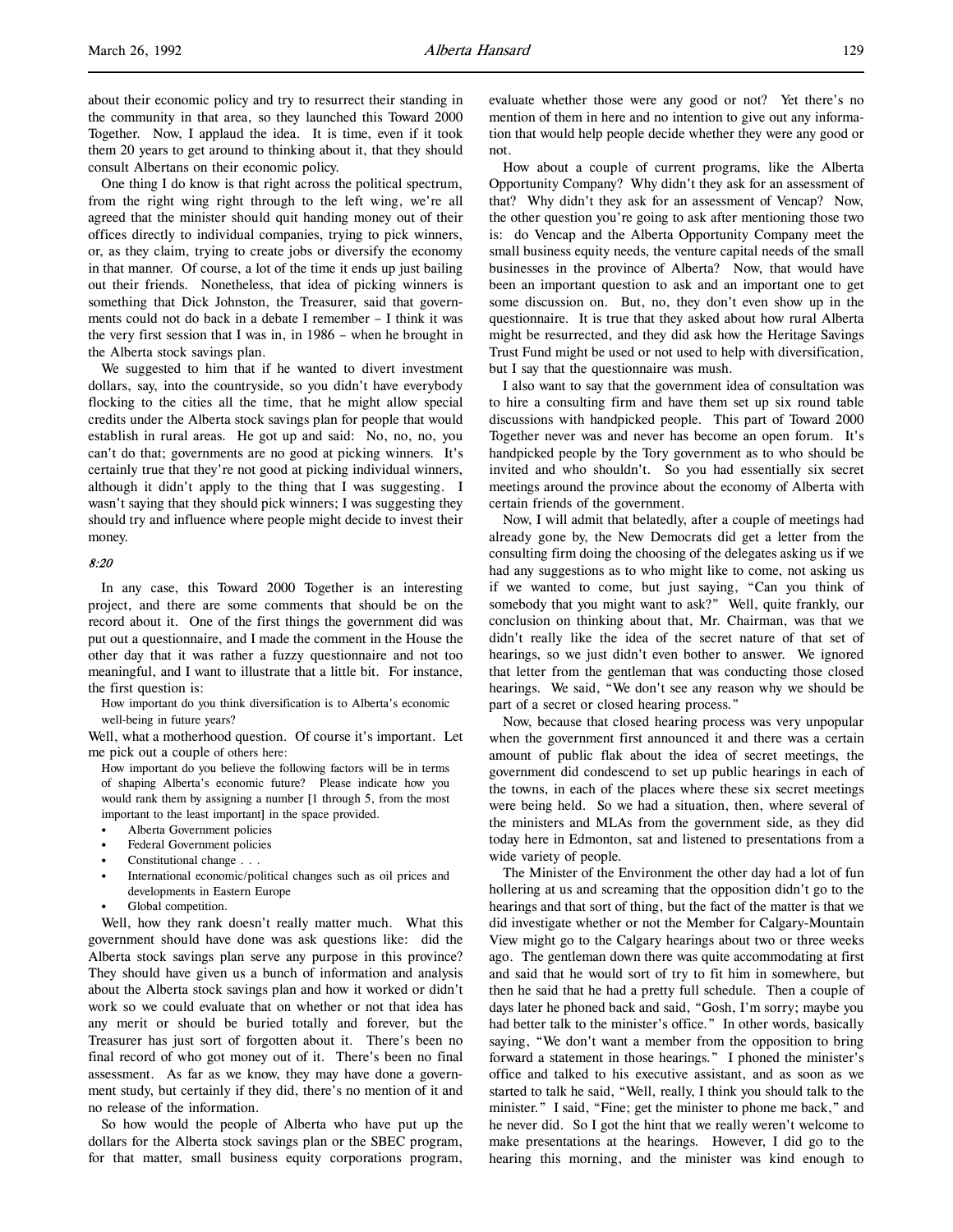I do think there's some merit in those public hearings. I listened carefully, and there were three excellent presentations before I felt I had to leave, and I think the government is getting some good feedback. I couldn't help thinking that they're listening somewhat selectively and will choose from it what they wish, but I guess that's to be expected. They have their own orientation and their own direction which they want to go with economic development. I do hope that one of the things that they have listened to is all these people, as I said, from the left wing right across to the right wing in terms of a political spectrum, that have said, "Get out of the ad hoc funding program."

The other day I did receive, as did all my colleagues, a letter from the Premier inviting us to the final conference, and I do certainly intend to take that in. I hope to get, of course, summaries of all the deliberations so far so that one can glance through that and see what has happened up to now so that when one goes to the conference one will be tuned in to what's happening, what people are saying and what directions they might be urging the government to go.

The Toward 2000 Together exercise is at least a step in the right direction on the part of the government and does have some merit. There are a number of questions, as I said, that should have been asked that have not been, specific questions about specific programs. The export loan guarantee program is another one. The government keeps passing that off as being such a successful program, yet we know from that document that we had leaked to us back in '89, the minister's briefing document, that as a matter of fact 46 companies out of 111 companies haven't met one of the criteria, which is to have their money paid back to the government within a year of getting the loan. So I think the minister should be reviewing that program and taking a hard look at it too. It's all very well to say that it's a great successful program, but let's see the facts. Let's see the statistics. The government does not give us that information. What they basically do instead is just give us a global figure in the public accounts a year to two years later, after it has all gone by, with no way to link the names of the people that got the money, which are listed in the supplementary section with that program. So you don't know how successful it has been or not been other than to know that 46 out of 111 companies didn't meet one of the main criteria, which was to pay back on time within one year of getting the money.

So I challenge the minister to make information available on the export loan guarantee program, to make information available on the Alberta stock savings plan, to make information available on the small business equity corporations. There's a lot of information available on the Alberta Opportunity Company. They are very good, and Vencap is quite good as well, but that's strictly from the point of view of the company releasing annual statements and quarterly statements. What the government needs to do is to take a little more thorough analysis of what's happening with those companies. In fact, I noticed that the minister has a Bill related to Vencap on the Order Paper, and I'm waiting with great anticipation to see if it follows the advice passed out by the Standing Committee on the Heritage Savings Trust Fund Act to sort of clip the wings, if you like, of Vencap and ask for some of the money back that we've given them, an idea that of course the New Democrats have been pushing for some time. Mr. Chairman, I wanted to get some of those remarks on paper on Toward 2000 Together, because I didn't get a chance to finish my comments the other day because time ran out on me.

## 8:30

I wanted to relate back also that the reason for all the concern about the economy in Alberta is not just that we're in a recession caused by the Minister of Finance and John Crow, the governor of the Bank of Canada, with their high interest rate policy. If you take that in conjunction with the free trade deal and look at how our dollar is held too high because of the high interest rates and the difficulty of taking advantage of the free trade deal – and there have been some small advantages to Alberta but certainly not in eastern Canada. The manufacturing sector of this country has been largely devastated by the free trade deal.

One of the reasons that the government is suddenly switching their concern to needing to stimulate the economy and jobs and that sort of thing is, of course, because of their failure to balance the budget. I mean, our Treasurer has told us ever since 1986, when we first had that devastating year of a \$4 billion consolidated debt – or deficit, which also became the debt, because we were balanced before that – that he has this three- or four-year plan to balance the books and we're right on target and right on course. Of course, each year it got pushed back a little further. Last year, of course, he said, "Eureka, I've found the balanced budget." Of course, now he has to admit that he knows very well he didn't.

One thing I can't help wondering about and want to sort of put on the record or ask the Treasurer. I see that he's here and could comment if he likes. When the federal government brought in their budget, they were very careful not to spend any more money because they've got such a horrendous deficit that the Liberals started and the Tories doubled in the '80s that they feel they can't afford to stimulate the economy even though they know that it needs it. So the present federal Minister of Finance, Mazankowski, decided not to stimulate the economy in his budget back in February. The Treasurer spoke up and said: "Excellent. Good budget. Exactly what is needed in this country at this time." The Premier did suggest that they might have reduced taxes a little bit and start trying to stimulate the economy that way. So they had a bit of a different point of view there.

Now we see the Premier insisting that Alberta will be stimulating the economy in its budget coming down. So we're really looking forward to it to see exactly what is in it. But I can't help thinking that that runs contrary to the attitude expressed by the Treasurer in his assessment of the federal budget, and one would assume, by extension, unless he's had a change of heart in the last month, that he also would want to bring in a budget that is a balanced budget, at least not stimulative, anyway. So it will be interesting to see who is the one that dominates the way the budget goes: the Premier, who wants to stimulate the economy, or the Treasurer, who wants to balance his budget, even if he's failed over the last five years to do so. He did talk at federal budget time, anyway, as if that were still the priority.

Now, I want to go back to a suggestion I made the other day and put it into the context of what I was just talking about. If the Treasurer wants to sabotage the Premier's idea of stimulating the budget, he can probably do so fairly simply. All he has to do is keep on doing the kinds of things he's been doing each year for the last five years. I pointed out in the House the other night that in every budget he's brought in, he's been a billion dollars out in his estimate of what the deficit would be. What I'm saying is that in order to have a stimulative budget, this is what would have to happen. The Treasurer would have to admit in his forecast for the year we're just finishing, the 1991-92 fiscal year, that the deficit is really going to be \$2 billion. If he doesn't admit that, then he doesn't have a base from which he can truly stimulate the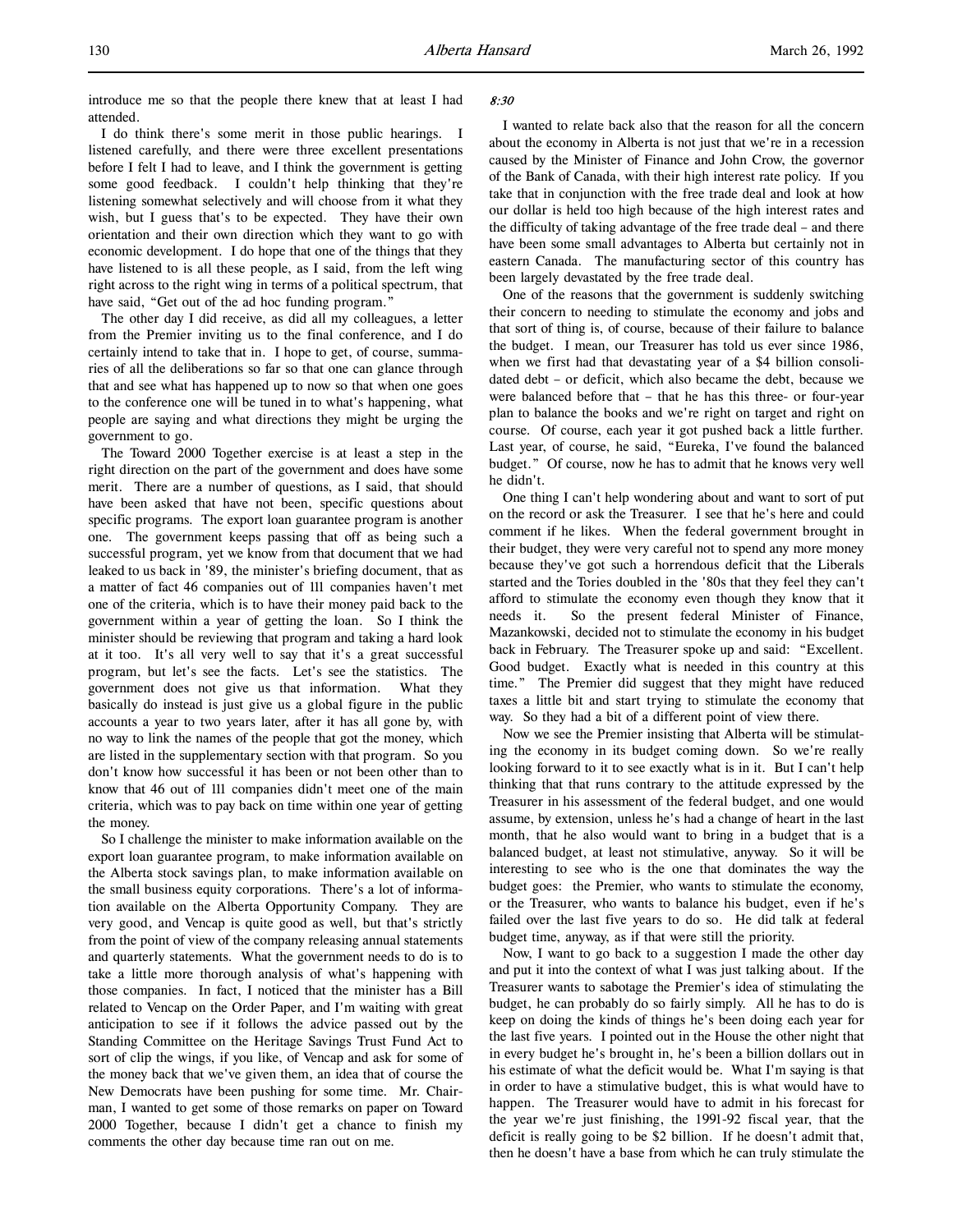I'm thoroughly convinced of course that the Treasurer has no intentions of admitting that he has actually got a \$2 billion deficit when he said it was a balanced budget. So what we'll see him do instead – well, there are two possible cases. One, he may admit to a billion dollars in deficit for this year we are just finishing, in which case, then, he can claim, when he brings in his budget, that a \$2 billion deficit would be stimulative, and he may bring in a budget that's a \$2 billion deficit. In that case, then, he will claim it's stimulative, but I would say no, it's not, because in fact, instead of having a \$1 billion deficit this year, we've got a \$2 billion deficit. Now, that's a very distinct possibility, and if the Treasurer does that, then he will have effectively stymied the Premier's idea of stimulating the economy totally by the way he has fudged the books over the last couple of years, and there will be no stimulative effect in the new budget.

I suspect that there is one other possibility, and that is that it might be even worse. The Treasurer may not admit to any deficit last year in his forecast. He may make us wait until the Auditor General brings in his public accounts for this current fiscal year, which of course we won't see for a couple of years yet, and he may claim in his forecast that there is no deficit in this fiscal year we're just finishing, in which case, then, he will bring in a budget with about a billion dollar, maybe a \$1.1 billion deficit and shout to the whole world: look how stimulative this is. But as you can see, Mr. Chairman, if we really do have a \$2 billion deficit for this year we're just finishing, neither a \$1 billion nor a \$2 billion deficit for next year's budget will really be stimulative. It will in fact mean that the Treasurer will have confounded, if you like, the Premier in his attempts to stimulate the budget by his accounting inaccuracies, shall we kindly call them, over the last couple of years, and particularly this year, about where our deficit really stands.

So, Mr. Chairman, those are my comments. If the Treasurer really thinks that he has earned the trust of the people of Alberta and that we should give to him 39, 40 percent, something like that, of interim supply money for the coming budget year, I think he's kidding us and all the people of Alberta. The Treasurer has not earned the trust of the people of this province. So it does seem to me that although he wants us to okay these interim supply Bills, I don't think that he has earned that trust and I don't think that we should vote him supply on these estimates.

MR. CHAIRMAN: Is the committee ready for the question on the first resolution?

HON. MEMBERS: Question.

[Motion carried]

MR. CHAIRMAN: We will then move to the Capital Fund. Any questions or comments relating to the Capital Fund?

The hon. Member for Calgary-Mountain View.

MR. HAWKESWORTH: Thank you, Mr. Chairman. I see that the Minister of Health is here tonight, and I'd just like to make a point regarding the planning for the redevelopment of the Bow Valley centre for the Calgary General hospital, which is in the Calgary community of Bridgeland. I just would like to make a

point that many years ago a vibrant business community was expropriated in order to make a parking lot for the Calgary General hospital, and in the last couple of years there's been a planning exercise taking place with the businessmen on 1st Avenue and with the residents of the Bridgeland-Riverside community.

## 8:40

There was an open house sponsored by the General hospital a couple of weeks ago to meet with the community and outline their redevelopment plans, and lo and behold the new model for the Calgary General hospital doesn't take into account desire by the businessmen or the community to re-create a commercial strip on the south side of 1st Avenue. I'd just like to mention this to the Minister of Health and have her indicate whether she would be willing to facilitate somehow getting the architect and the planners together to resolve this difference with the community. There has been some correspondence taking place, some preliminary meetings have been held, but there doesn't seem to be at this point a great deal of interest on the part of the hospital in accommodating the wishes of the community to re-create this commercial strip along 1st Avenue.

If that were, of course, in the ideal world, able to be accomplished, more commercial in the Bridgeland community, I think, would be highly desirable for the residents and for the businesses that are already there. It has the potential of following other areas of the city of Calgary such as 17th Avenue and the Louise Crossing area in Kensington if the right planning decisions are taken. Of course, as a main landowner and a key actor in all of this the Calgary General hospital can facilitate it or prevent it from happening. Given that the planning exercise is proceeding at pace, I'm just putting in a request here, a word that I would hope the Health minister would take into consideration and perhaps prod the board of directors of the Calgary General hospital, at least the provincial representatives on that board, to meet and work closely with the Bridgeland Riverside Community Association.

When we get to discussing and debating these various items later on in the budget review process, we don't always get the opportunity to get in, if we're not the critic in a particular area, to register some requests and some comments on specific items, so I'm taking that opportunity tonight, Mr. Chairman.

Thank you.

MR. CHAIRMAN: The hon. Member for Vegreville.

MR. FOX: Thank you, Mr. Chairman. I want to direct my attention to this weighty document that we were presented to debate proposing the expenditure of some \$121,474,000, the Alberta Capital Fund schedule. It would be easier for those of us in the opposition to make a decision, a determination about whether or not we want to support this expenditure at this time given the limited amount of debate and opportunity provided to question the ministers, we could be convinced if we had some further information, if we had some indication from the ministers about what their plans were with respect to the expenditure of this money.

I believe that the Minister of Health will have a pretty clear idea without me telling her what's on my mind in terms of capital projects, but I realize it's a Public Works, Supply and Services budget item. I know full well that the minister who sits close to her does exactly what she tells him to do. If she tells him to build a hospital here or there, Kowalski goes out and does it, because he's an agent of the cabinet. He just does what he's told. So I want to give her some suggestions about what she could be telling him to do in the hopes that some action is taken.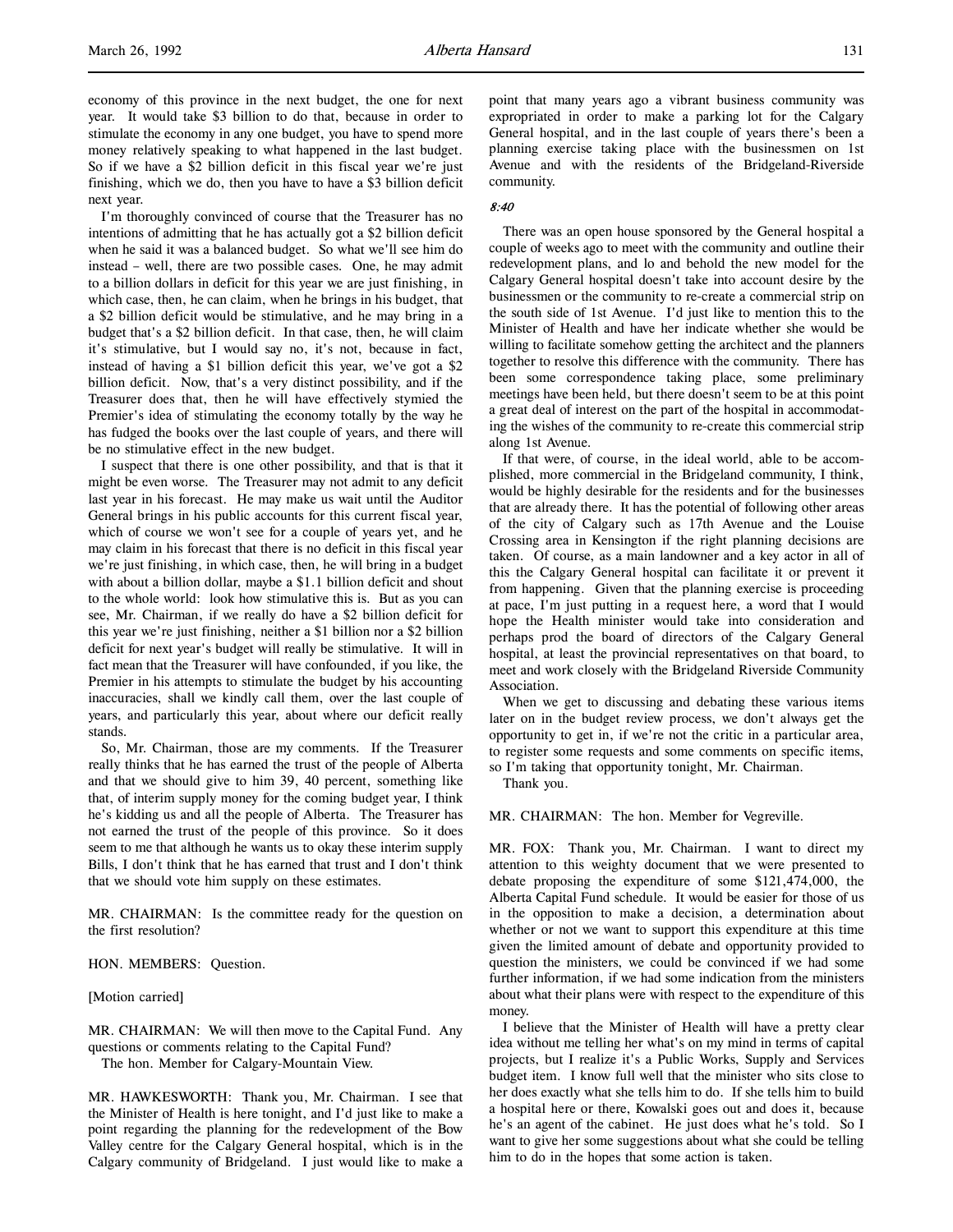My particular concern is about the long-term care centre in Vegreville. Renamed the long-term care centre, it used to be called the Vegreville auxiliary hospital and nursing home. As the minister is well aware, the expansion project there, the addition that's been proposed and designed and talked about for years, is still pending, and I'm wondering if the minister can give me some indication of the current status of that proposal. There's ongoing anxiety in the community about the lack of adequate facilities for our aging population. I want to remind members, all of whom, I'm sure, have projects they want to advocate for in their constituencies, that in the Vegreville constituency we have the highest percentage of citizens over the age of 65 of any constituency in the province by far. I'm not sure if having an opposition MLA encourages people to live longer or if there's any connection to the pace of life that . . .

## AN HON. MEMBER: They live with hope.

MR. FOX: They live with hope. They're hanging in there with their hon. member looking forward to a better tomorrow.

We do indeed have two things that I brag about: the fact that we've got the highest percentage of citizens over the age of 65 in the whole province and by far the highest voter turnout in the province in the last provincial election. There may be a correlation there, a direct correlation, because our elderly population takes political issues very seriously and takes great interest in what's going on in this province because it's a province that they helped build. Just for the interest of our new Member for Little Bow I'd like him to know that the voter turnout was 75 percent in the last election in the Vegreville constituency.

Anyway, we have a significant number of seniors in the Vegreville constituency, and there are not adequate facilities for these people. I'm trying to encourage the minister to commit some construction dollars this year to the long-term care centre addition in the town of Vegreville. The proposal is for a 40-bed addition. I'm not sure what the current status of it is, but I can assure the minister that if approval were given tomorrow to go ahead and build that 40-bed addition, by the time it was built it would take two or three years for it to be turned over to the local authority and filled up with residents. It would indeed be filled up because there's more than that number of people on the waiting list there. The demographics of the area are such that there's an ongoing demand for this kind of facility.

The existing long-term care facilities in all of the towns around Vegreville, including Two Hills, Mundare, Willingdon, and Tofield, are all full as well. They're not only full; they're backed up into the acute care hospitals, which is a condition that's quite general throughout many areas of the province. In fact, in St. Joseph's general hospital in Vegreville I think there are 18 patients currently receiving treatment in an acute care hospital that are long-term care patients that belong in the long-term care centre, but there just isn't room.

I don't need to tell the minister the kinds of stories that we hear in situations like that. She's very sensitive to the kind of family separation that can occur when there's not space for a family member locally or when only one can be accommodated and another can't, those very difficult situations that are created. They can't be resolved overnight. It's not possible to have exactly the right number of beds for every community all the time. I mean, no one in their right mind would suggest that that's possible. But when you've got a situation in Vegreville where you could see the population bubble approaching, where we knew we had a significant number of women and men that were getting older and were going to need some care that they and their families couldn't provide for themselves, I suggest that there could have been a little bit of advance planning, a little more forethought, so we could avoid a situation where we have horrendous lineups at all of these facilities, people desperately waiting for space and accommodation in these excellent facilities.

So I want to appeal to the minister to let me as the representative from the Vegreville constituency and the people in the constituency know exactly when we can expect some action to resolve the problem with the long-term care centre. It's an issue of great concern as well to the administration and the board – they worked very hard to advocate for this facility – as well as the staff, because working in cramped quarters with patient overload all the time makes working conditions very difficult.

Indeed, the existing facility, as the minister well knows, is less than adequate in a number of ways. There's been some money committed to fix the heating system, which we're thankful for. It's kind of an irony that when the money comes through to fix the heating system, we have a very mild winter. I don't know if budget decisions made in Alberta have an impact on El Ni-ño, but that might have been the case this year. There are concerns with the number of washroom facilities in the long-term care centre, the width of hallways, the insulation, the wiring, a number of aspects of the physical plant. Recreation and therapy areas are all deficient. So there are a lot of pressing needs to be addressed, and we've got to show progress at some point.

#### 8:50

They did use part of their capital dollars last year and some of their space to house a new program that the minister approved, which we're very thankful for: the seniors' day program, which is up and running and successful. I attended an opening there a couple of weeks ago that was well attended and very well responded to, but again they had to clean out a little storage room and turn it into a very attractive and functional room to operate this day support program for seniors.

So I'm hoping the minister will be able to tell me tonight what her plans are for that facility, what she's going to tell the Minister of Public Works, Supply and Services to do, if and when he ever comes back to the Legislature. If she can't give me the information tonight about when this is all going to occur, could she please indicate to me when she'll be able to tell me those things?

Thank you, Mr. Chairman.

#### MR. CHAIRMAN: The hon. Member for Edmonton-Whitemud.

MR. WICKMAN: Thank you, Mr. Chairman. Just a few comments on the interim capital estimates. The Member for Vegreville talked in terms of the need for some health care facilities and such in his particular constituency. I guess that brings us to a basic problem we have. Just the other day in the Legislative Assembly when the question of a new health care facility, a long-term extended care facility for Hinton was being addressed, the Minister of Health across the way made reference to the leader of the Liberal caucus holding up the empty wallet. Yes, the leader of the Liberal caucus continues to hold up that empty wallet, because one has to always keep in mind that when we talk in terms of any type of capital expenditures, simply because you propose a new facility does not mean that you're asking for additional tax dollars. It's a question of managing existing resources better, more efficiently. To attempt to poke away and jab at that empty wallet really doesn't serve any purpose, because the leader of the Liberal Party proved as mayor of the city of Edmonton that he could achieve that type of budgeting process, particularly when it came to capital budgeting, and it was done in a very, very competent fashion.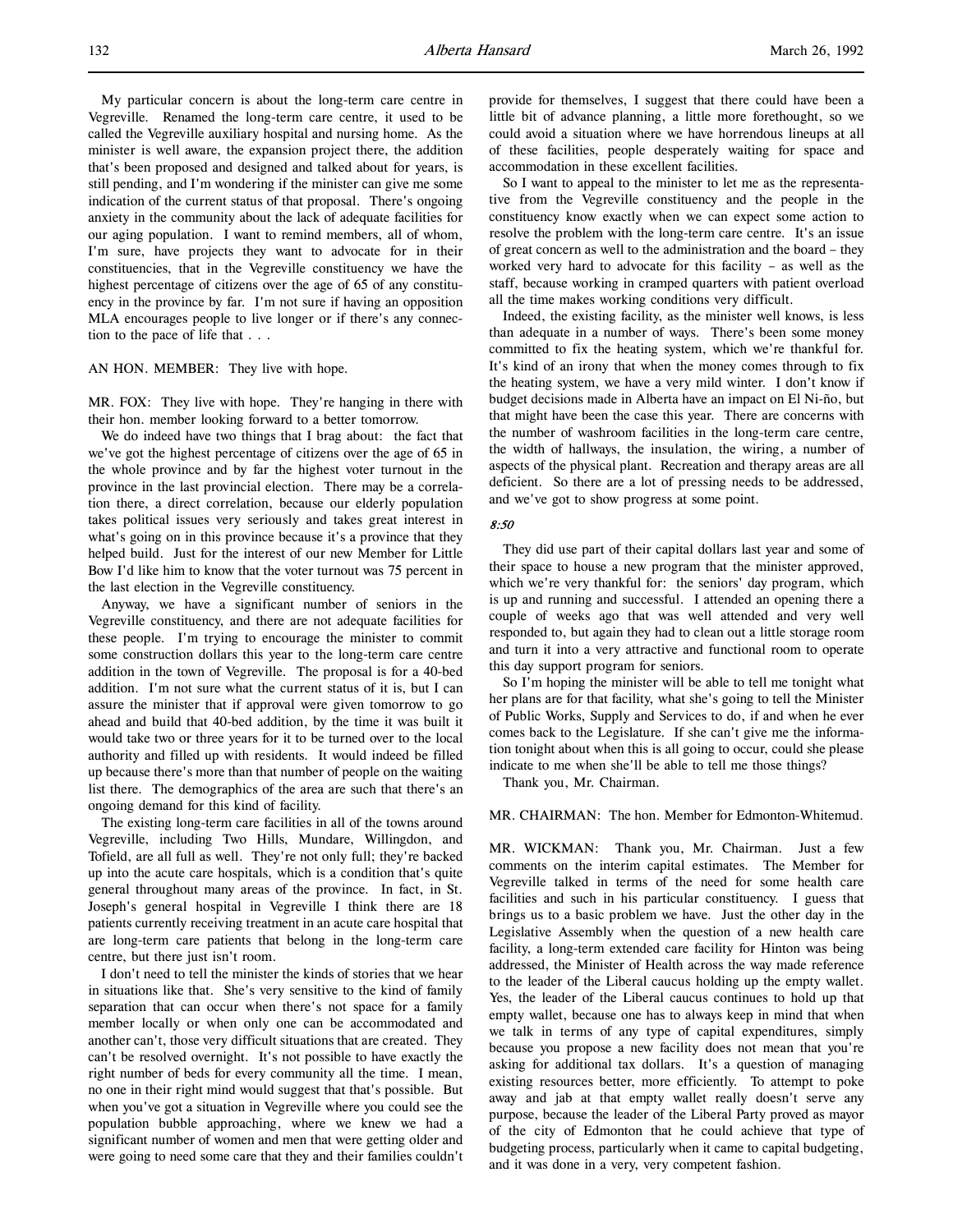One of the things that I believe has to be addressed when we talk in terms of interim expenditures, estimates – and possibly the Minister of Health in particular can respond when we're dealing with the estimates further down the road - is: what priorities have been determined as far as health care facilities are concerned? We can look at the pressing need in a number of areas that have been addressed such as Hinton, Vegreville, the Norwood and such, but I guess the point, Mr. Chairman, that I would make . . .

# Point of Order Questioning a Member

MR. FOX: Point of order, Mr. Chairman.

MR. CHAIRMAN: The hon. Member for Vegreville rises on a point of order.

MR. FOX: I'm wondering if, as has been the tradition here, the member would entertain a question.

MR. CHAIRMAN: Will the hon. Member for Edmonton-Whitemud entertain a question from the hon. member?

MR. WICKMAN: Yes, sir.

MR. FOX: Thank you, hon. member. I've been intrigued by statements made by the leader of the Liberal Party about hospital construction, and as a rural member I'm trying to come to grips with some of the things he's been saying about not wanting to build hospitals in every rinky-dink town in Alberta. I'm just wondering . . . [interjections] No, this is a serious question. This is a serious issue. I want to know how you classify these towns, because I represent a lot of towns and villages in Alberta, and I'm wondering, is there a classification system, or does the Liberal leader just waltz around the province saying: "Rinkydink, not rinky-dink. Rinky-dink, not rinky-dink." If there are no criteria, maybe you could . . .

MR. WICKMAN: Certainly, Mr. Chairman, if it was . . . [interjections]

MR. CHAIRMAN: Order please. [interjections] Order.

#### Debate Continued

MR. WICKMAN: To get back specifically to addressing the question of spending priorities . . . [interjections]

MR. CHAIRMAN: Order in the committee, please. Order.

MR. WICKMAN: Mr. Chairman, we've got to talk in terms of a process where we identify the number of dollars that are available for capital expenditures, we identify in terms of priorities the number of projects that are identified as having some need, and then they're rated on the basis of one to whatever. If there is \$1.4 billion, whatever, available for capital expenditures, then you only approve those projects that allow for \$1.4 billion, whatever that figure may be, and you don't go beyond that particular figure.

Mr. Chairman, it seems at the present time one of the problems that does happen is that when there are boom times, and we've seen it in the past – the Member for Vegreville can attempt to poke fun at the question of hospitals being built in some of the rural areas, but we want to address that on a very serious note. I don't think it is a laughing matter, because I think there is sufficient evidence to suggest that some of those health care facilities are sitting almost empty. In other words, there are ways

of better utilizing them. No one is proposing closing down those facilities but simply better utilizing that space, possibly converting portions of that space to long-term care rather than acute care, because in many of those facilities it's very difficult to attract the type of medical personnel that is required.

Back in those days of Peter Lougheed when the oil money was flowing freely and it was spend, spend, spend, yes, there were a lot of facilities being built not only in rural Alberta but also in Edmonton and Calgary. Nobody thought through the consequences of the operational costs for those facilities. Not only in health care: we saw it with community facilities, we saw it with cultural centres, and we can go on and on. Anyone with any basic knowledge of health care at all knows that what it costs to build a health care facility, in two years that same amount of money is chewed up. We've seen what's happened with facilities like the Grey Nuns hospital that was built and then suddenly the government realizes they don't have the money to operate it.

So, Mr. Chairman, I don't think that the Member for Vegreville should be poking fun at such a serious subject as he has, because it is a very, very serious subject: to utilize, to get efficiency for dollars, to create the type of services, to build the type of facilities that people in Alberta want.

Thank you.

MR. CHAIRMAN: The Member for West Yellowhead.

MR. DOYLE: Thank you, Mr. Chairman. I was listening with interest when the Member for Edmonton-Whitemud was discussing the issues of hospitals. I'm pleased to hear that the Liberals are indeed in support of an extended care hospital in Hinton.

I want to say, Mr. Chairman, that I was very pleased that the minister met with the seniors the other day and gave them some encouragement and some hope that perhaps their dream will be realized some day. The seniors in Hinton have successfully over the last 12 months raised over \$76,000. In fact, I was informed today that that figure is now over \$90,000 with other commitments. I would hope that the minister doesn't hold off until they have enough money to build the whole facility.

Mr. Chairman, the budget of hospitals is a very crucial one in the province, especially as it comes to extended care units. In 1987 or '88 the division was made in West Yellowhead with regards to how many beds would go to Edson and how many beds would go to Hinton. I was involved in many of those discussions. Hinton was to get a few more than Edson because Edson already had facilities and was housing many people from Jasper and in fact from the riding of Whitecourt and several from other communities. So Hinton is in desperate need, as the aging population is increasing day by day.

I was at a public forum with the seniors in Hinton on February 28 arranged by Mabel Lee of Hinton and Grace Hart and others. A videotape was taken at that time, and many people on that day shed tears as people were speaking of the difficulties that seniors were having in that community and the shifting of some of those seniors from Hinton and Jasper as far away as Mayerthorpe, Canmore, Edmonton. Their loved ones could not get to see them sometimes, and loneliness and despair caused many of them to pass on with nobody by their bedside. So I'm sure the minister has some very serious deliberations as she decides what funds go in which direction, in which community, where the needs are in one community to the next community. I'd hope that with the passing of at least this interim funding that perhaps it would help the minister make decisions and notify communities as to what schedule they could expect for their extended care hospitals for seniors.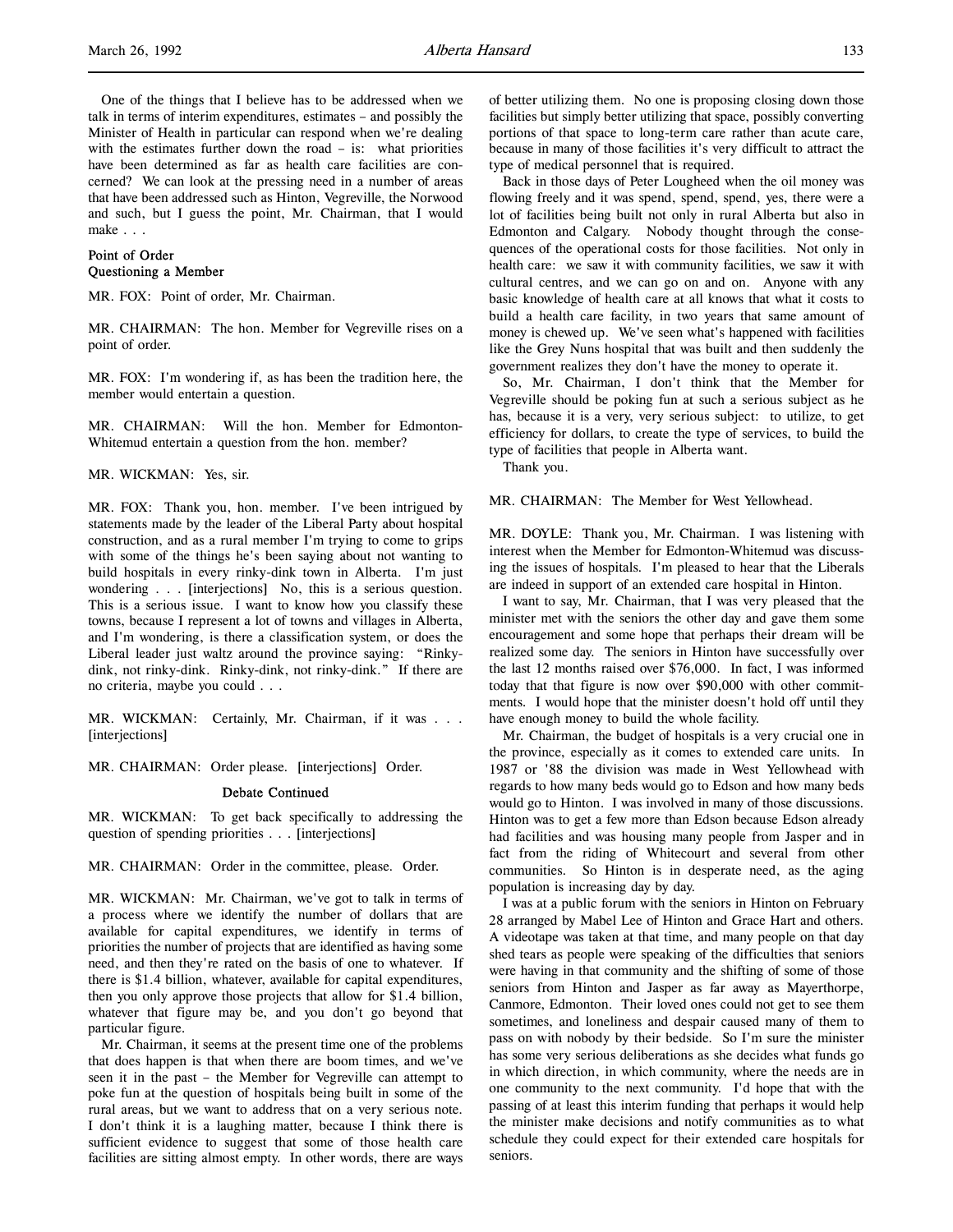## 9:00

On the Construction of Water Development Projects, Mr. Chairman, I was curious as to whether this \$10,050,000 was going to repair of infrastructure within the municipalities or if it is for new water development projects for irrigation. There's not much of an indication. It's much easier when we have the budgets in front of us, when we can at least identify some projects in how this money will be spent. When I was addressing budgets when I was the mayor of Edson and on council, we always had the details in front of us, and we could at least refer to something. To just have \$10,050,000 go for Construction of Water Development Projects doesn't give anybody very much opportunity to say to their constituents exactly where that money was going or why you would vote for something when you don't know where it's going. Construction of Government Facilities, \$590,000. Well, Mr. Chairman, if I thought that this Construction of Government Facilities was going to a project that public works built in the last couple of years at West Glacier, Montana, some 150 kilometres south of the Alberta border – somewhere over \$5.5 million was spent on that particular facility. I've had many letters from people in Calgary, Lethbridge, and around the province as to why those blue signs with the minister of public works' and the Premier's name were that far south of the border, and building a tourist booth where probably no Albertan or no Canadian could be gainfully employed because of the labour laws in the state of Montana. Most people that were down there thought it was a terrible waste of government money. That \$5.5 million would have been better spent on the entrances into the province of Alberta from Montana, entries from other states or provinces, on much smaller booths than this grandiose facility that they built at West Glacier.

It was only some two or three years prior to that that they spent over \$2 million at St. Mary, Montana, rebuilding a tourist facility. I'll state clearly, Mr. Chairman, I've never been to these facilities, but I've had many letters on them. St. Mary was in fair shape, but when they opened the one at West Glacier, the one at St. Mary is now going to be removed: \$2 million dollars down the drain on a venture in the U.S. of A. So I would hope that there's no more money going to ventures south of the border where Albertans or Canadians cannot be gainfully employed.

Under Transportation and Utilities, Mr. Chairman, the twinning of Highway 16 has been a great asset to Albertans and people visiting Alberta. It's especially been a great asset to the people of West Yellowhead. The money under the infrastructure for Transportation and Utilities is \$19,347,000. I would hope that Highway 40 between Grande Prairie and Grande Cache would be under that consideration. It's not that many years ago, probably about three, that somebody in their wisdom made a decision to build a road from Whitecourt towards Grande Cache, but fortunately by some intervention we got that road stopped so that they wouldn't haul the forest from Grande Cache over to the Whitecourt area and put the people in Grande Cache out of work.

People from Grande Cache commute mainly to Grande Prairie for health, dental reasons, sometimes car purchases: those types of things. Highway 40 is very busy. It's a numbered highway. Three years ago they were going to pave 16 kilometres each year. One particular year the road builder from Grande Prairie got busy, and we got behind 16 kilometres rather than giving up the contract to somebody else. So I would hope that this year the minister of transportation would be sure that these funds go to the completion of paving of Highway 40. Also, Highway 40 south of Hinton was surveyed in 1989 during the election with the indication that they were going to build that highway. Well, the stakes fell down, and

there had to be a school bus accident before finally they went out there last year, after several letters and phone calls, and they've started construction on Highway 40 south of Hinton.

I know it's difficult when you get closer to Cardinal River Coals and Gregg River coal down near Cadomin because of the activities in the coal fields in that particular area. They just get the highway graded for a short time and Cardinal River has to move the road because they're hauling coal from a different area. Of course, they pay the full cost of that. The pavement going as far as Gregg River coal is a necessity for the people of Cadomin, it's a necessity for those who travel down there visiting the mountain parks, and it's a necessity for the safety of the children who are traveling from Cadomin to Hinton to school. Of course, it's also a necessity for the workers who drive back and forth.

The government realizes some \$17 million each year out of royalties on coal in this province, and somewhere around \$11 million comes from Cardinal River Coals, Luscar, and Gregg River coal. It's not that the province is not collecting some tax dollars to pay for the paving of that road. When I drive north through Whitecourt and across through Barrhead to visit my good friend at Athabasca, I find paved roads just about solid from Whitecourt to Athabasca. So that area's been looked after very well. In fact, I traveled one Friday night to the ferry at Fort Assiniboine, and I believe I went 70 kilometres, Mr. Chairman, and I never met a car. They've paved them for some reason; I hope it wouldn't be political. We have somewhere in the neighbourhood of 900 coal miners traveling to Gregg River coal and Cardinal River Coals for employment each day, seven days a week, school kids traveling five days a week, and seniors from Cadomin who have to go to Hinton to the hospital. It's taken them all these years without any upgrading whatsoever, and now they're just starting to cut some trees and let on that they're building. I hope that this year they finish it.

Mr. Chairman, I understand that the government needs money to operate, no different from any municipal council, and in advance we have to give some leeway to allow operations to go ahead so nurses can be paid, teachers can be paid, hospitals and schools can operate. I would leave that as my finishing remark.

#### MR. CHAIRMAN: The hon. Member for Edmonton-Kingsway.

MR. McEACHERN: Thank you. I want to make a few comments. It does seem to me most extraordinary that we haven't had the minister at least stand up at the start and give some of the figures, read them into the record, that sort of thing, so I thought I might start there.

The Treasurer is asking for \$121,474,000 for the Capital Fund. That's as an interim supply, so one can assume that it's around 35 or 40 percent of the amount needed for construction for the year. If you look back at last year, you'll find that we were asked for an interim supply figure of \$119,730,000, and the actual expenditures when they came in were for \$285,550,400 total. We were asked to approve about 40 percent of what the government intended to spend.

## 9:10

Now, Mr. Chairman, I'm not against the idea of taking the Capital Fund and separating it from the operating budget of the province. I understand the analysis of why one might do that, but I guess I do object to the fact that the Treasurer does not in his budget documents combine the three main expenditures which he outlines – namely, the General Revenue Fund, the Capital Fund, and the expenditures in the capital projects division of the heritage trust fund – and do a combined statement. Now, that still would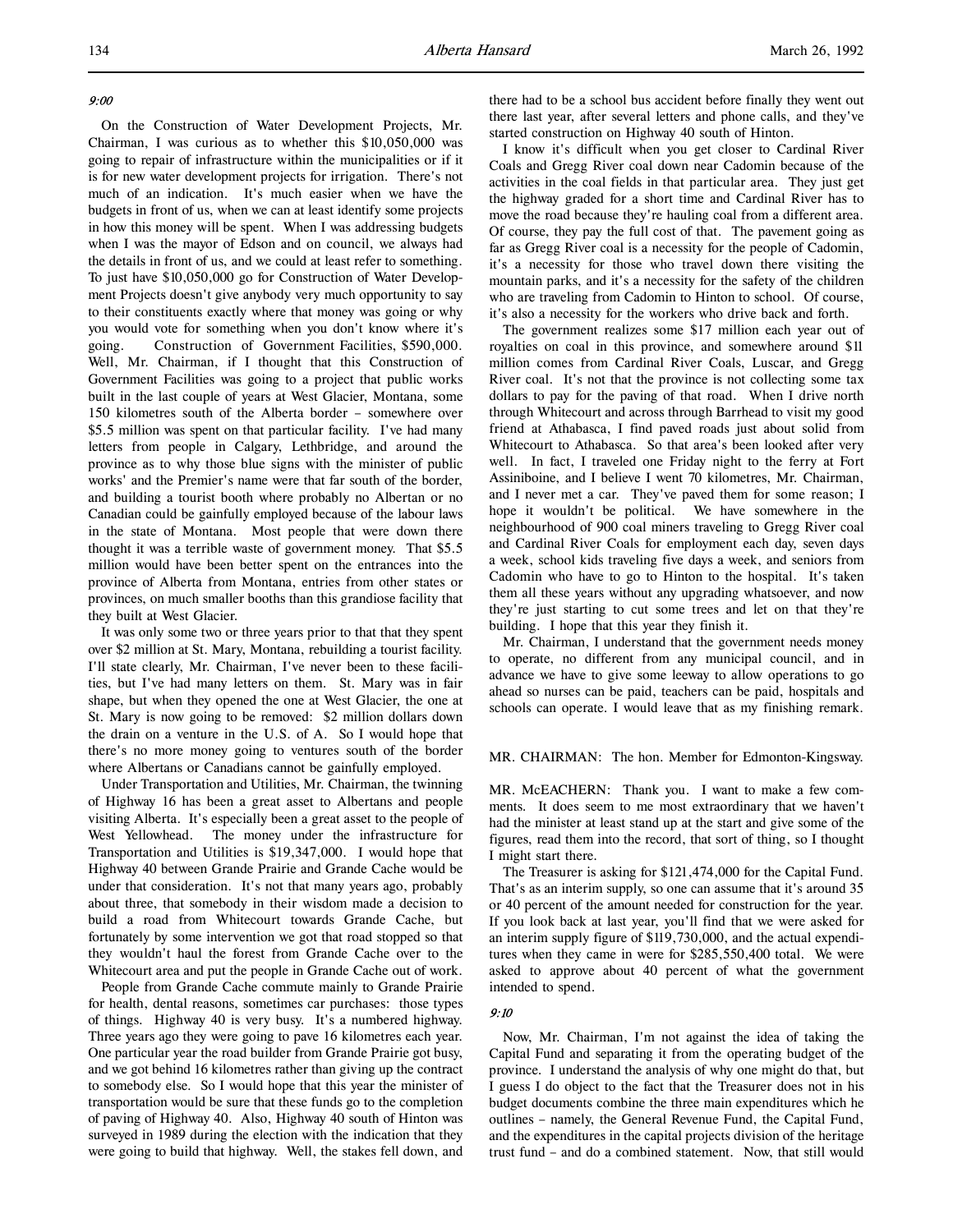not be quite as consolidated a statement as we would get from the Auditor General at the end of the time when he's done his public accounts, because there are a few provincial agencies and commercial enterprises that would still be thrown in there that are not directly referred to in the budget, but at least if the Treasurer did that, you'd get some closer idea as to what the deficit would be each year.

The Treasurer of the province – I'm not sure if it was this Treasurer when he first came in or the previous Treasurer at the end of his term – decided to cut out the Capital Fund expenditures from the general revenue expenditures, partly for good reasons, but I think also it was partly for the reason that the Lougheed government in the good years when there was a lot of money around spent a lot of money on capital expenditures. This government also continued to do the same thing even after the money started to dry up a bit in the years when the flow of money into the coffers wasn't quite so generous. What we've seen is a government that's willing to build a lot of buildings but not always willing to fund operating programs for those buildings. That's a fairly general criticism of this government that's been made by many people, and it's true throughout the whole of the province.

I think that moving the Capital Fund out from the general revenue expenditures, while it had some merit, at least the Treasurer should have had the honesty then to put the three numbers back together in some kind of a consolidated statement. That's where people should have been asked to look to as to what the deficit would probably be, with some kind of a footnote admitting that when the Auditor General gets done and throws in some of those commercial enterprises and provincial agencies, it in fact might be a little higher than that. Then we wouldn't have had the spectacle of the Treasurer last year shouting: Eureka, I've got a balanced budget. I mean, it was such nonsense when you know very well that on the capital expenditures side they turned around and needed to spend another \$185 million and also that they were going to spend \$110 million out of the heritage trust fund, money for which there was no offsetting revenues, so that you could then claim that it wasn't a drain on the economy. So I think the Treasurer should have stood up and at least made a little opening statement and talked a little bit about some of these. As my colleague from West Yellowhead said, there are some expenditures there that it would be kind of nice to know at least in a general sort of way what they're aimed for.

I can't help noticing a couple of them that bother me a bit. This increased money to be spent on the construction of the special waste facility up in Swan Hills: 2 and a half million dollars last year, \$3.4 million this year. You know that what they're doing is expanding a facility with two thoughts in mind, I guess, or at least there will be two consequences. One, the facility will be so big that we will have to go outside of the province and start importing waste from other places to make it economic to use. The fact is that it still won't be economic, but because there will be an enhanced capital base to the project, we will have to pay the operators of it an even bigger profit every year for handling our waste. Of course, we're putting up the capital and then paying them because there's more capital invested in it, rather a sweetheart deal that Special Waste Management has had in the Swan Hills facility for some time.

The other particular item that I wanted to mention was the Construction of Economic Development Infrastructure. I looked back at last year's paper to see if I could find out what in heck it was all about. What I found was that the interim supply for this year is \$19,347,000; for last year it was \$17 million. But the total amount for last year if you look at the booklet was \$30,675,000. So I also looked to find what it was about, and sure enough there

is a footnote on the opposite page, and it says it was for infrastructures for Alberta-Pacific Forest Industries Inc. building their Al-Pac mill up in the Athabasca area.

Mr. Chairman, I think that's not really fair for the government to ask us to build the infrastructures for these big megaprojects. This company is perfectly capable of looking after itself and building its projects on its own hook, and if not, then it's not an economic project. We should not be using taxpayers' dollars to help a multinational get established in this province to pulp our forests and ship them off at fire-sale prices to other parts. If you think that's an unfair accusation, then you might consider that already Daishowa is being had up by Revenue Canada for shipping its pulp out of the Peace River district to its parent company in Japan at lower than market prices so that the profits are claimed in Japan and not here in Alberta. Therefore, they're not paying taxes in Canada, and they're of course paying the taxes then in Japan. Yet we encourage all these big foreign companies to come in and claim that it's good for economic development. I'm sure that if anybody stopped to think about it, we could use our forests much more wisely than giving the money to big multinationals that really don't need our charity and our tax dollars.

It's probably the second most important point in terms of change of economic direction for this government to consider. One thing is to quit handing out money from the minister's office to individual corporations, as I said earlier, and it seems almost everybody agrees with that. I think there's now developing a large consensus in this province on the part of most people that handing out huge sums of money to big multinationals to come in and rip off our resources at fire-sale prices is no longer the way to go. It's proved to be disastrous in the oil industry, and it's going to be disastrous in the pulp and paper industry.

In fact, when I mention the oil industry, I guess I can't help but take the Premier up on his answers to those puffball questions this morning about Ottawa opening up the restrictions on foreign investment in the oil industry. If anybody thinks that Americans are lining up at the border to put more money into Alberta's oil industry, they've got to be kidding themselves. The economic downturn in the economy has been much worse than anybody projected. The Treasurer himself tried to claim that a barrel of oil was going to be worth \$23 all this year, and even though he was told differently, he built his budget on that basis. Certainly the oil industry has had a very difficult year. Certainly our conventional oil is starting to run out, and I don't see great prospects. These guys think that somehow foreign money's going to come rushing in to make the oil industry boom again in this province.

The problem, of course, is very much the deregulation of the oil industry and gas industry. Look at the trouble we're in now with California on the price that they're willing to pay for our natural gas. We've increased our exports incredibly over the last five years. We keep waiting for this bubble to burst in the United States, and it isn't going to burst, so we just have to keep selling the gas at cheaper and cheaper prices. If you think there's relief on that front, just know that the North American trade deal is going to allow the Americans to buy cheap Mexican gas and compete with us in the American market there. The Americans showed last year in the Gulf war that they're quite willing to go spend billions beating up on some Middle East countries to make sure that they can assure themselves of a supply of cheap oil from the Middle East rather than put a few billion dollars into a gradual and reasonable development of our tar sands, which is our source of energy in this province that would make sense to develop but in a measured and gradual way, not in the sort of boom, bust way that we've done so far.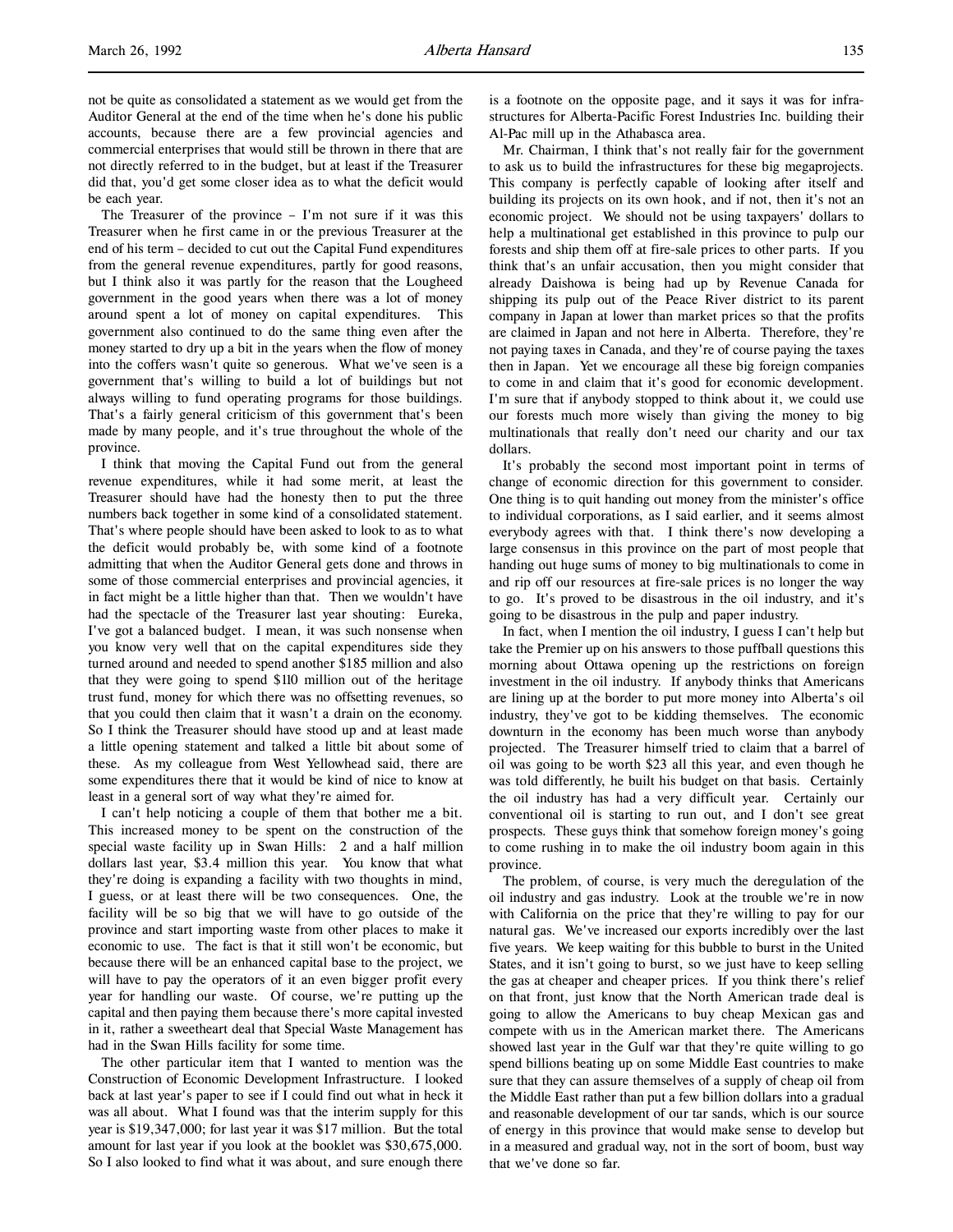So, Mr. Chairman, those are some of the comments I wanted to make on the Capital Fund debate. I do wish the government would get into the debate once in a while and make some comments and talk a little bit about these projects and answer some of our questions or concerns. It does seem that as we get to learn more and more about what goes on with the government and the expenditures and our criticisms become more pointed and more specific, the government doesn't respond by opening up the books and explaining and answering us. Instead, they seem to freeze up, close up, clamp up, and just use their big majority to outvote us. Well, that's only going to hold them so long, Mr. Chairman. When the next election comes, the people of Alberta aren't going to appreciate that kind of propaganda approach when they do talk to the population and their refusal to answer and be accountable here in the Assembly.

## 9:20

Mr. Chairman, the most obvious example of that is where I sort of started my discussion this evening, and that is that the Treasurer stood up last year and shouted: eureka, we've got a balanced budget. He didn't bother to count the Capital Fund expenditures as part of the picture of the economic situation in this province, nor did he count the heritage trust fund. So he said: Oh, I've got a balanced budget on the general revenue side. Now, he had to doctor the books by a billion to a billion and a half dollars to do that, and that he did so he could have this nice figure of a \$33 million surplus, when all anybody had to do was turn a couple of pages and see that, in fact, because of the capital expenditures and the heritage trust fund expenditures, he obviously did not have a balanced budget. He should not have been giving Albertans a false impression.

Those are my comments on the Capital Fund at this stage. The Treasurer certainly has not earned the trust of this member of the Assembly, and I'm rather ambiguous about whether we should be giving him the authority to spend this kind of money on the amount of information and the amount of answers that he's been prepared to give in the discussion that we've tried to generate this evening.

MR. CHAIRMAN: The hon. Member for Edmonton-Calder.

MS MJOLSNESS: Thank you, Mr. Chairman. I'd like to make a few comments on social housing, just briefly.

Many people would say that the most important factor in people's lives to ensure stability in their lives is affordable housing. That's why this particular section of the Capital Fund I think is very important, because without safe, affordable housing people do not have security in their lives. Currently we have long waiting lists, and even worse, now many families are seeing themselves just simply rejected and not even being able to be put on the list for social housing. Mr. Chairman, this is extremely important, because where do these families go? They may have children in school. This means moving around, trying to find someplace they can afford, someplace that is a safe place for them to live, and the stability just isn't there.

There are many factors why people are in need of affordable housing, and I'm sure we're all aware of what those are. Certainly if you're unemployed, you don't have money coming in that you might normally have, so you may be in need of some kind of subsidized housing, or if you're on social assistance, low-income working families, or single parents. We see more deinstitutionalization taking place now, and certainly those people need a stable environment and a safe place to live, something that's affordable. All of these groups, Mr. Chairman, and I'm sure we could think

of others, are in need of affordable housing. Many people are spending very high percentages of the income that they're getting on shelter. In many cases, then, they're taking that money that would normally pay for other things, such as food and clothing and other basic needs in their lives, and they're spending it on shelter.

Now, there was a group in Edmonton, the Edmonton Joint Planning Committee on Housing, that put out a document very recently, a three-year plan. They talk about major factors that contribute to homelessness and the lack of a sufficient supply of appropriate housing for low-income households. Some of the factors that they identify in this paper that are causes for homelessness or simply people in need of appropriate housing are social trends, family instability due to perhaps violence or abuse in the home, discrimination against low-income and special-needs groups. We see that in many cases people who suffer from psychiatric disorders, for example, or psychiatric histories may not be able to secure a safe place to live. People with chronic mental and physical health problems are also a vulnerable group. There are also economic trends, low-income households paying a high percentage of their income for housing, which I've already mentioned, and unemployment again. There's a large sector now working part-time in service-sector jobs. All these economic trends contribute to why people need appropriate and affordable housing. Then there are the market conditions, Mr. Chairman, rising rental costs and house prices, and very often we see declining rental vacancy rates. So all of these things contribute to the need for secure and affordable housing for people.

Also, Mr. Chairman, this provincial government as well as the federal government have decreased their support throughout the years for social housing. There's been less funding coming forth. There's been elimination of various programs along the way that have enabled people to obtain the appropriate housing, and we also see a narrowing of the accessibility for those who qualify for social housing. So there's a growing need, and I think this is extremely important, to provide stability in people's lives.

Thank you.

MR. CHAIRMAN: Is the committee ready for the question on the schedule to the Capital Fund?

#### [Motion carried]

MR. CHAIRMAN: We'll now deal with the Alberta Heritage Savings Trust Fund, capital projects division. Are there any questions or comments?

The hon. Provincial Treasurer.

MR. JOHNSTON: Mr. Chairman, I thought I'd just take a second on the heritage fund capital estimates, mostly because the calculations this year that we're asking for in terms of interim supply could have a brief word of explanation.

First of all, the estimates this year for the heritage fund are approximately 51 percent of last year's estimates in the '91-92 budget year. This year we have accordingly adjusted some of our programs to allow the benefits of these important expenditures to flow almost as though they were to be for the full year. I will only outline three of them, Mr. Chairman, particularly Farming for the Future, irrigation rehabilitation, and Urban Park Development. Those three programs we have accelerated or at least have advanced a fairly large amount of our budgeted amounts in these three votes. In the case of Farming for the Future, for example, we may well be contributing very close to 70 to 75 percent of the budget amount forecast to allow some of the research facilities or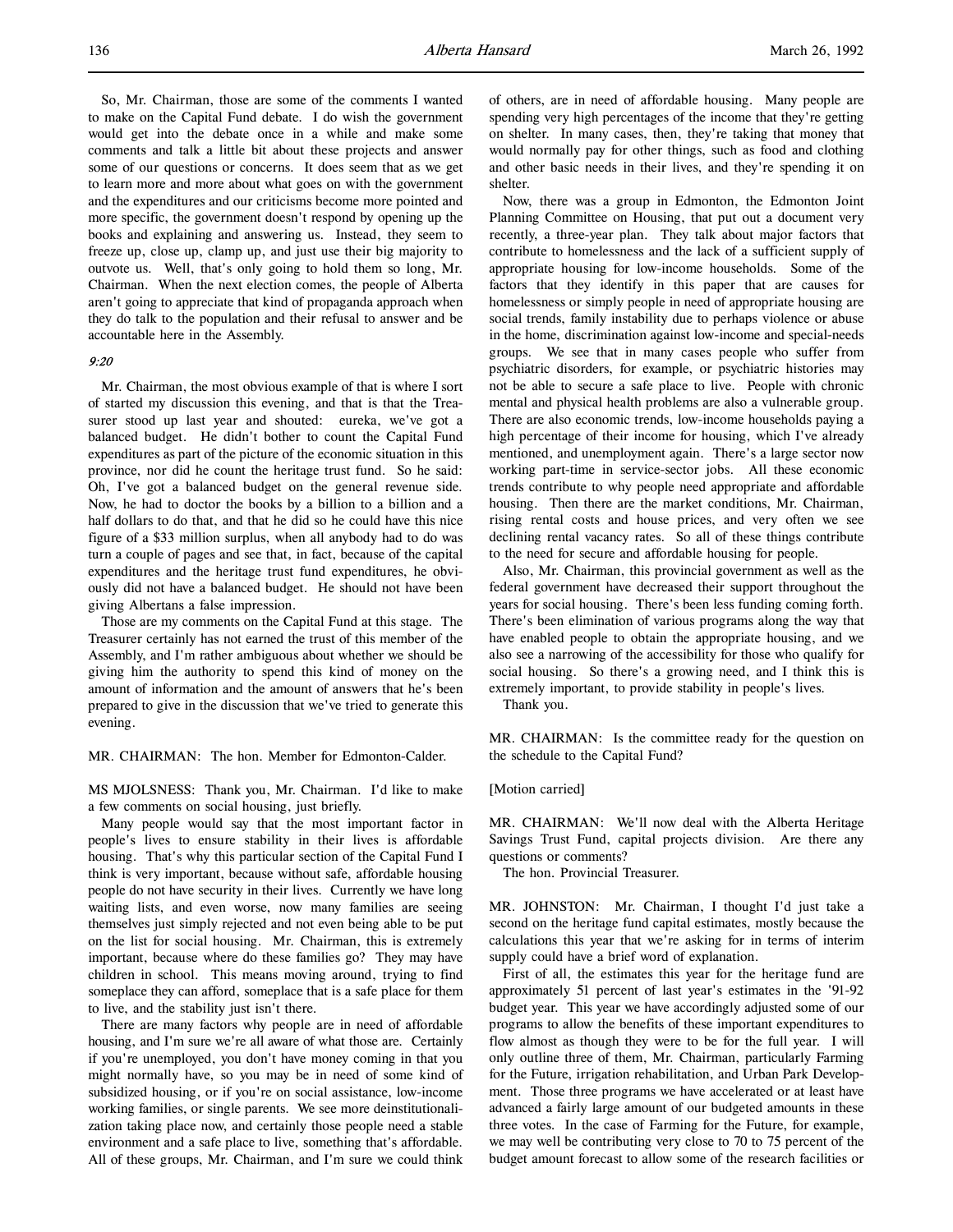l,

Secondly, in the case of Irrigation Rehab and Expansion, this interim supply amount of \$25 million in this second vote of Agriculture is to allow construction in irrigation districts to take place on a front-end loaded basis. That, of course, allows better planning, better control of the planning of capital projects investments, and therefore we have accelerated an awful lot of our budget on this side as well.

Finally, on Urban Park Development, the 9 and a half million dollars, this money is a very large percentage of the total budget you'll see very soon. These front-end loaded grants to municipalities enabled them to proceed with parks construction at the very earliest part of the spring of the year.

Mr. Chairman, like other interim supply, this in the heritage fund of \$55.876 million is a relatively significant part of the heritage fund. Through the course of the next four months we would advance a large amount of money to municipalities and for the research groups that I've noted. I would encourage all members to allow this interim supply to proceed to get some of these important agricultural projects, in particular, and service the municipalities to allow the people to access some of the capital parks or urban parks around the province as well.

MR. CHAIRMAN: The hon. Member for Calgary-Mountain View.

# $9.30$

MR. HAWKESWORTH: Thank you, Mr. Chairman. Well, I guess the question I'd have for the Provincial Treasurer is: when are we getting out of the capital projects division entirely and shifting these investments or capital expenditures either to the Alberta Capital Fund or the general revenue of the province? I mean, if there's one area where we have a source of revenue for the province, traditionally it's been the Heritage Savings Trust Fund. Every dollar that's spent in the capital projects division is a dollar less that's available to earn income for the fund and for the General Revenue Fund down the road. By setting up a separate program of capital expenditures, it seems to me totally outside the overall capital spending of the province, the overall budgetary approval of the province. So what you have are holdovers from the boom years, when the capital projects division was being used by the provincial cabinet as a way of highlighting some of the politically desirable, politically attractive spending. Highlighting that was a way of using these capital projects expenditures as public relations for the trust fund.

# [Mr. Jonson in the Chair]

The boom days are long gone, Mr. Chairman, yet we still have the capital projects division chugging on as ever, and there doesn't seem to me to be any connection between the expenditures that go on out of this trust fund and the general revenue or the general revenue budgetary review and the Capital Fund project review of the provincial government. That's my first concern: when is this whole division going to be phased out and brought to an end so that the financial assets of the trust fund are not further drained? Rather than the value of the fund going down in real terms, we should be doing everything we can, in my view, to ensure that it provides a base or a cushion for fiscal policy in years to come.

Now, having said that, I guess my question is what seems to me in vote 1 under Environment to be a new title. I don't know whether the object of the spending has changed or not. Last year it was called Irrigation Headworks and Main Irrigation Systems Improvement. This is Water Management Systems Improvement. I don't know whether it means that the mandate has changed or whether they've just dreamed up a new title for it.

The other question I have is that a year ago the Alberta Family Life and Substance Abuse Foundation had a \$6 million figure allocated to it; this year, \$1.8 million. Is this going to be carried on? Is that 100 percent of the allocation for this coming year, or is it 10 percent? Is it 5 percent? What is it? [interjections] Well, it can't get much higher than 100 percent. It could be 2 percent. Well, you got the gist.

I'd like the number, and again I appreciate the comments about the other three votes. They answered the questions that I had about them, Mr. Chairman. I look forward to the response from the Provincial Treasurer.

MR. DEPUTY CHAIRMAN: The Member for West Yellowhead.

MR. DOYLE: Thank you, Mr. Chairman. It is interesting to look at some of the expenditures of the heritage trust fund. I had the opportunity for the last two years to be a sitting member of the heritage trust fund, and indeed it was a pleasure to serve with you. I went to Alaska with you this past summer.

## AN HON. MEMBER: What? At public expense?

MR. DOYLE: Yes. I went Canadian; they went American.

Mr. Chairman, I would say that under the Renewable Energy Research, \$501,000, I'd be interested to know if this was for something other than wind power. This government seems to think that the only thing that's renewable energy is wind power. Indeed, it's all right where it's needed, but in other energy ventures like geothermal we have a great supply throughout the province, especially in west-central Alberta. At Miette hot springs this past summer we had somewhere over a quarter of a million visitors to a hot springs that the federal government put somewhere over \$18 million into. Although the provincial government seems to have put out some booklets, they're dragging their feet on any development or any expansion of the geothermal resources in the province of Alberta. Of course, one department passes it from one to the other. The Minister of Energy says it probably has to do with tourism, and the minister of tourism of course has to get the money from economic development or from Energy to develop the geothermal resources.

Some of them aren't on the surface like they are at Miette or like they are in other places in Canada, in the U.S., in fact in Japan and Iceland and other areas, but the potential for geothermal in the province as far as a tourism venture or a development to attract people to a certain area would certainly be a benefit to the tax base of the province of Alberta. I'm sure if West Edmonton Mall, for instance, could tap into a geothermal resource that was close to the surface in Edmonton, they would have done it a long time ago, because it is an environmentally friendly, renewable resource. You pump it out of the aquifer or let it flow from the aquifer, and by directional drilling you can put it back down in that aquifer at a different place. You wouldn't lose any temperature; you might lose somewhere around half a degree in 10 or 15 years. I would have no problem if renewable energy money was going into developing the geothermal fields.

Many people in Japan and other places around the world send their staff to get medical treatments at geothermal centres. It's a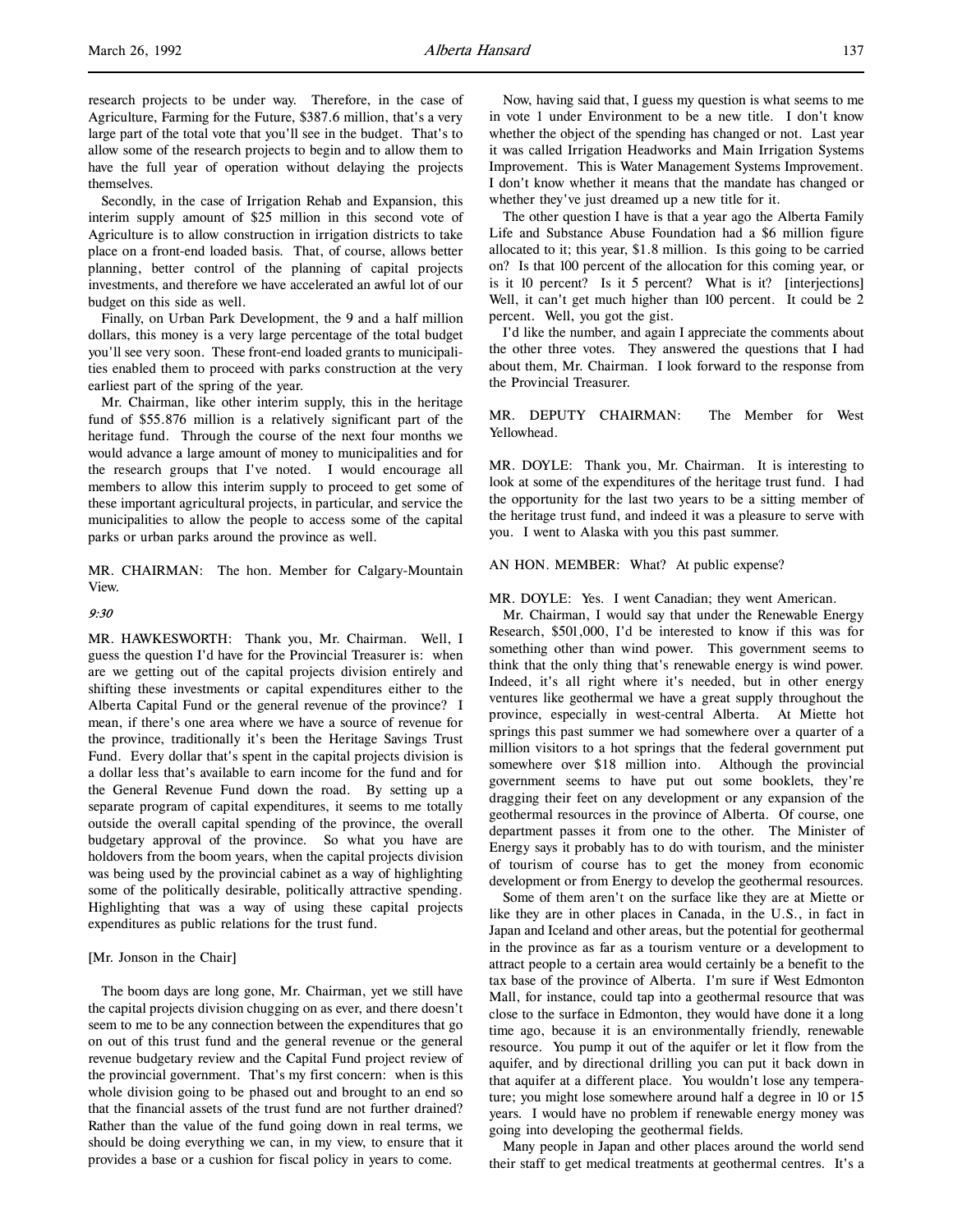real thing for many who have backaches and other aches to go to Radium or other places like Miette, soak for a while, and seem to feel better for another year. I'm not too sure whether it's the health of the mineral oil or if it helps something mentally that makes you feel better, but it is a tremendous resource that we could develop in this province through the heritage trust fund with renewable energy funding.

Under Executive Council I see Occupational Health and Safety Research and Education. Indeed, there's nothing better in the workplace than good safety and people practising safety and helping their workmates practise safety. But under Occupational Health and Safety Research and Education, perhaps some of that money could go to educate the minister on how to deal with public funds and not be traveling around the province holding on to cheques like he did with the seniors of Grande Cache.

Some \$26,000 he held on to for some weeks while the seniors were out trying to raise some money. They went to their banker, the banker phoned the department, and the department said the cheque was already issued, that the MLA had it. Of course, I was contacted, and I didn't have it. So by the time we finally got ahold of the minister of Occupational Health and Safety – we did find out through a source that indeed he had been carrying this cheque around. I hope that maybe some of this money could perhaps go to educate him as to the fairness of tax dollars and how they could be spent in Alberta, because he was not very fair with the seniors of Grande Cache in holding on to their cheque for several weeks while they had to go to the bank and get an overdraft so they could pay off the local people, the people in the lumberyard, the tradespeople, and all those people who worked so hard to develop a very fine centre for the seniors of Grande Cache. Indeed, it was a shameful act on his part.

I've written him letters and asked him to return out of his own pocket the amount of money that he cost those seniors while they had to carry a 21 percent overdraft at the bank. He would not. [interjection] The minister of Occupational Health and Safety, yes.

That's some type of minister to have in this province, I must say, a disgrace to the taxpayers in Alberta. I would hope that he would soon dig into his pocket and send that 21 percent that it cost them for their overdraft of \$26,000. Indeed, I gave them some money a couple of weeks ago at their opening – and they were very pleased that he didn't show up there – that did kind of help them along with the money they lost on this overdraft. So, Mr. Chairman, the minister perhaps could get a little education of his own.

## 9:40

I hope also to see the Family Life and Substance Abuse Foundation put more money into AADAC and really look after the people who need it. On the Forestry, Lands and Wildlife Grazing Reserves Enhancement, Mr. Chairman, I was wondering if that money was going for the control of some of the elk that are eating farmers' crops and hay. There are some 750 to 1,000 elk that have wandered out of the bush into the hay fields in west central Alberta, and it's becoming a real problem, especially in the Whitecourt riding. I was hoping that we could find some money for fencing the stacks or just something to help the farmers so that they wouldn't have this loss of grain and loss of hay that they've had in the last few months. I understand by an article in the paper today that the mild weather has taken them away from the stacks, and they're finding some green grass now, but in the future I would hope that the government could give some assistance to these farmers.

The applied cancer research, Mr. Chairman, touches every one of us, I'm sure. Over the years we've known many who have fallen before us from that dreaded disease. On the heritage trust fund, we had some great film shown to us in regards to the research that's going on through applied cancer research. It's well spent from the heritage trust fund, and I'm sure a good benefit will come from it.

On Urban Park Development, Mr. Chairman, \$9,493,000: of course that's an ongoing commitment to the urban parks, and that money has already been committed so there will be no problem with that.

Mr. Chairman, that ends my statements.

MR. DEPUTY CHAIRMAN: The Member for Edmonton-Kingsway.

MR. McEACHERN: Thank you, Mr. Chairman. A few comments. I note that the request from the Treasurer for interim supply on the Heritage Savings Trust Fund capital projects division is \$55.9 million. The Treasurer didn't tell us what percentage this is of the total, but he did seem to imply that the total wouldn't be all that high. By naming three of the bigger items and saying that they were the bigger part of the allotment for this year, he implied that we won't have three times this figure for the total budget. Last year, I might note, the figure was \$60.4 million in the interim supply, and the overall expenditure was \$110 million, so we had a little over half of the expenditures in the interim supply Bill because some of the money was needed up front, I suppose, at least if I can take the Treasurer at his word.

The 1990-91 fiscal year was interesting; it was \$159 million. So it means the government has dropped down a little bit the amount they were spending in this section compared to some other years. I remember earlier some figures that come to mind – \$129 million, \$164 million – in different years when I was on the heritage trust fund committee. However, our party has been advocating for some time that as the Member for Calgary-Mountain View said, we should be phasing this section out from the heritage trust fund altogether. These are really expenditures on programs; it's money that's not going to be recovered. It's not investment-earning expenditures in any way, so therefore it really doesn't properly belong in a heritage trust fund. In fact, the money spent under the capital projects division over the years has been put into a particular section the government likes to call the deemed assets and then claim that they are assets.

The Auditor General and the whole population of Alberta have made it clear that they're not buying that line, to the point where even the Treasurer has finally separated them off from the other figures and no longer claims that the heritage trust fund is \$15.3 billion, as he used to do. I can't help but recall, and chuckle when I do, how when about the time we started to lose all the income on the oil side, just as we got elected in those first couple of years, on the heritage trust fund committee the members from the Tory side used to tell the Treasurer that he should go down to Ontario and Ottawa and explain to those people down there how we had \$15.3 billion but that somehow that didn't mean we were a rich province. It took them a long time before they finally admitted we didn't have \$15.3 billion in the heritage trust fund. It took them about three or four years to finally catch up to the Auditor General and the rest of us in saying, "You might claim \$12.7 billion in assets." That's the highest figure that the financial assets actually rose to. That was March 31, 1987: \$12.7 billion.

Now, we do continue to spend money in the capital projects division of the heritage trust fund, and we have to take the money out of the financial assets, so they have dwindled each year and are now down to \$12.1 billion as of last year, according to the Treasurer's budget. The Treasurer is quite funny with his little pie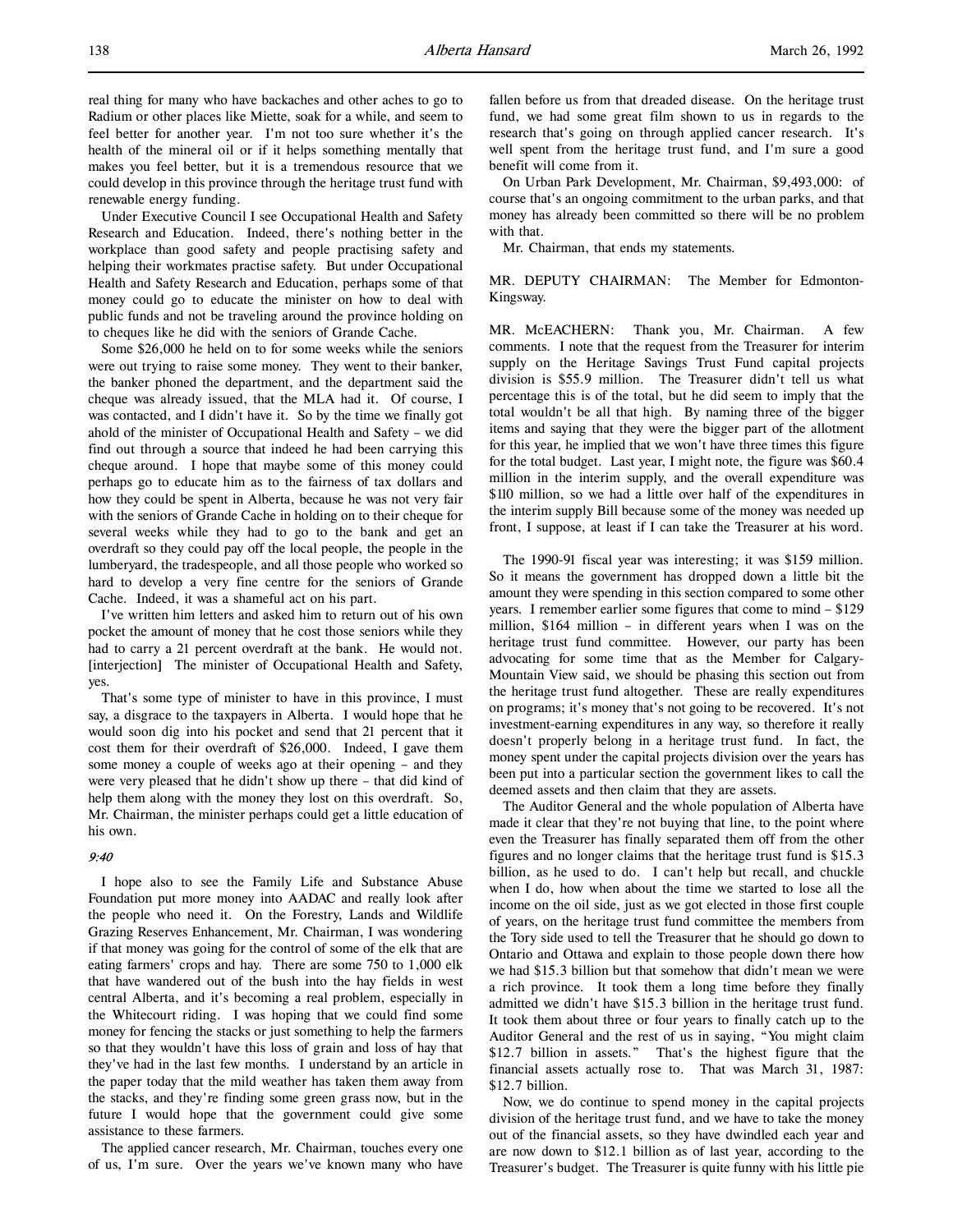that he likes to show in the budget book. I got looking at them pretty closely in the last couple of years to see what was going on and checking them back against what was happening with the annual statement and so on, and he's always a year behind with his projections. He puts this nice little pie out and claims that's what is going to happen next year. But the fact of the matter is he never really wants to tell us what's going to happen next year. He put it out in the budget in April last year, saying that this is what's going to happen in '91-92, and these figures for March 31, '92, he puts out as if they will be a fait accompli by this year now. In fact, they were already a fait accompli by March 31, '91, in most cases. In other words, he was really illustrating what had happened the year before, kind of late.

It's part of the misinformation and slowness to put out information that this government likes to do. They don't really want to tell us what they're going to do with the heritage trust fund with each budget, so this \$110 million in expenditures, of course, from last year and whatever it's going to be this year that he wants the \$55.9 million to be part of . . . He's not really telling us very much except a few of the expenditures in the capital projects division.

There are many other parts to the heritage trust fund, and there's a lot of movement of money in the other parts of the heritage trust fund. For example, the Alberta investment division is now down to \$6 billion. Again, back in l986-87 it was \$7.5 billion. A lot of that is because of changes to the Alberta Mortgage and Housing Corporation. According to this, it's now worth \$1.9 billion; it was \$3.5 billion when we were elected a few years ago. The government has divested itself of a lot of those lousy properties they bought back in the late '70s and early '80s when they became the biggest landowners in this province by purchasing all kinds of land, all kinds of land for industrial parks around all kinds of towns and cities in this province, assuming that land prices were going to go up forever, I guess. They really extended the taxpayers' dollars and lost a heck of a lot of money.

The Agricultural Development Corporation has stayed right around a billion dollars, but the Alberta Municipal Financing Corporation also has a billion and a half dollars invested out of the heritage trust fund into the Alberta Municipal Financing Corporation when we were elected in 1986, and now it's down to \$710 million. There have been some quite significant shifts. The cash and marketable securities section has grown to \$4 billion. It was under \$3 billion when we were first elected in 1986.

The Treasurer used to do a thing with the commercial investments division, which was some \$200 million or \$300 million that were invested in the stock market or in shares of one kind or another. It's now up to \$370 million in investments. That's the book value, the amount of money put in out of the heritage trust fund. He used to give us a list every year of the companies that they invested in, called schedule 5, and give us the market value, which was always higher, so that this \$370 million is probably worth \$500 million, a reasonable investment that's making some money. He's quit doing that. It has been hard to get it out of him the last few years; in fact, we did succeed last year, as I recall. I guess he's just getting more and more secretive as we get to do our job better and better and ask more questions.

I really can't help wondering why the Treasurer shouldn't be able to do the same thing with the cash and marketable securities section of \$4 billion. It's a huge pot of money that sits there as a slush fund. It can be used for all kinds of things, and I don't understand why the Treasurer shouldn't give us what those moneys are invested in and some kind of a breakdown on what kind of interest they're making.

Talking of interest on the heritage trust fund, the earnings of the heritage trust fund, I want to spend a few minutes on that. It's incredible to me that the Treasurer thinks he can earn \$1.55 billion out of the heritage trust fund in this fiscal year we're just now completing on a \$12 billion investment when at the same time he's claiming that on the expenditure side it's only going to cost him \$1.05 billion to finance a \$12 billion debt.

## $9.50$

AN HON. MEMBER: He made good investments.

MR. McEACHERN: Well, it's pretty incredible. I know interest rates have been falling all this year, but in fact his borrowings, \$10 billion of it, were done before December 31, 1990. Then last year he borrowed 3 and a half billion dollars from February through to October.

# Chairman's Ruling

Relevance

MR. DEPUTY CHAIRMAN: Order please, hon. member. Order please. The Chair has been waiting with some patience for you to come around perhaps to the estimates under consideration, and I would refer to Standing Order 23(c). Could we deal with the capital projects division, please, and the estimates before us.

MR. McEACHERN: It's a general discussion on the budget of the province, and there are three aspects to the budget of the province.

MR. DOYLE: Just the heritage trust fund.

MR. McEACHERN: I know. It's a general discussion on the heritage trust fund. Where do you think this money has to come from for these expenditures? Out of the cash and marketable securities section or some other part of the heritage trust fund that has to be sold? It's not possible to just talk about these expenditures and not talk about where the money comes from, so it's perfectly reasonable to discuss these other aspects of the heritage trust fund.

# Debate Continued

MR. McEACHERN: Now, if he can actually achieve a \$500 million gain from earnings on \$12 billion, compared to borrowing \$12 billion, then that's wonderful. That's some kind of miracle. Now, we know that he was probably counting in there some of the assets of the heritage trust fund that he was going to sell, and they did sell some shares in AGT. I believe they gained, according to the press releases, something like \$185 million, but that does not make up \$500 million, and the Treasurer has still to address that question in this Assembly. We did ask him questions about that in the last go-round. But that question is related to the heritage trust fund and where the money comes from and where it goes.

Another thing, of course, is the 1 and a quarter billion dollars that we've been getting out of the heritage trust fund each year in terms of investment money to put into the general revenue account over the last few years. It's really kind of a false figure, because about \$350 million to \$400 million of it comes from three Crown corporations, some of which I've mentioned already: the Alberta Mortgage and Housing Corporation, the Agricultural Development Corporation, and the Alberta Opportunity Company. Those three companies do not make money. They are actually social programs, which we agree with. They're reasonably good programs. They could be better, perhaps. Certainly they do achieve some things. I've got some strong criticisms about Alberta Mortgage and Housing Corporation, but the intent is certainly good, some of the low-cost seniors' housing and that sort of thing. But I'm looking at them now as the government claiming that they are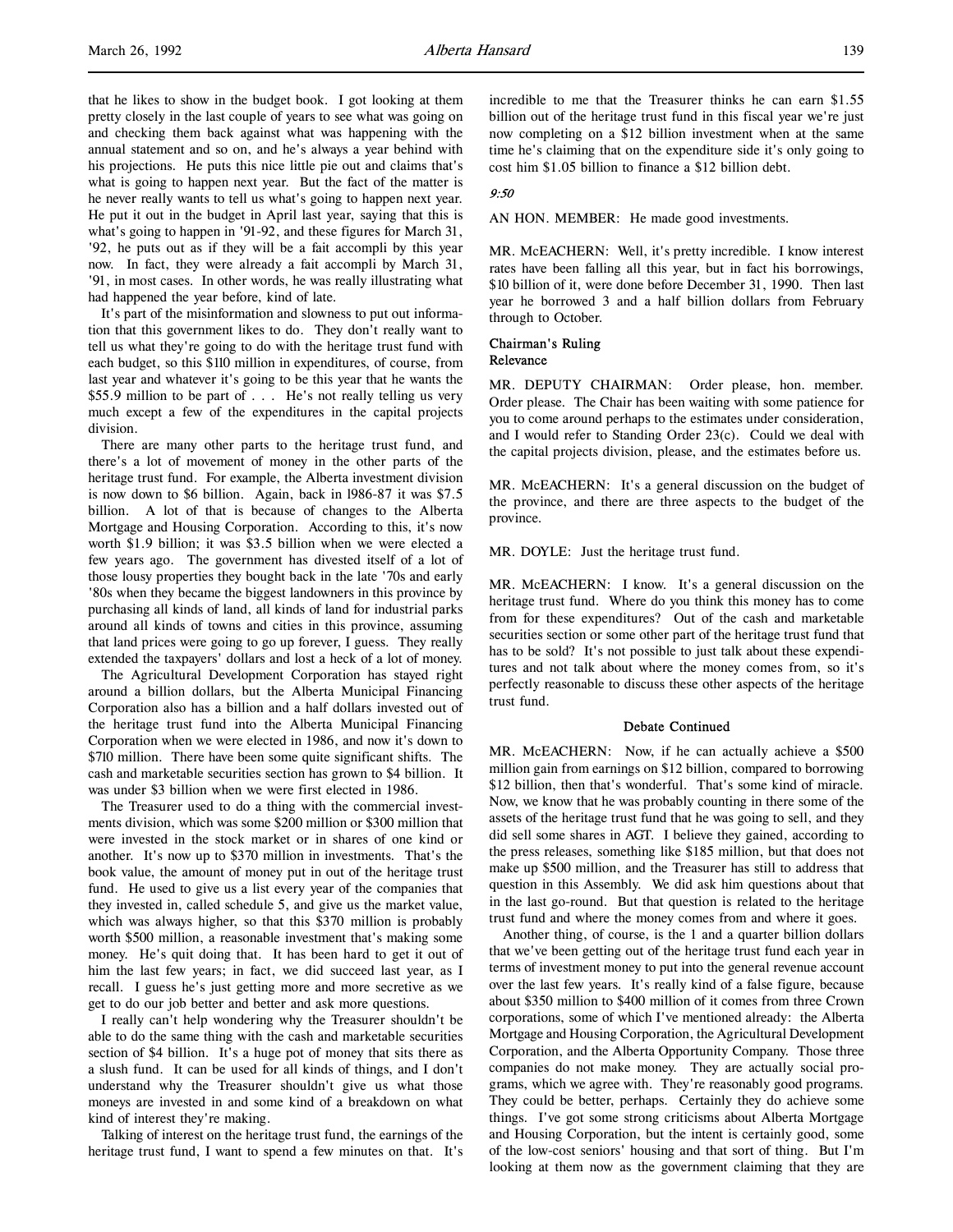So you end up with this money going in this nice little triangle from the general revenue account into the companies, who then pay their obligations to the heritage trust fund. Then we brag about how much money we get out of the heritage trust fund and put it back into the general revenue account. About a quarter to a third of the money coming out of the heritage trust fund as earnings of the heritage trust fund comes from these three Crown corporations that have been losing money since 1981. The people of Alberta's minds must be just boggled at the thought that these are income-earning assets. So it's not only time that the Treasurer quit taking money out of the financial assets of the heritage trust fund and putting them into these various projects – and I'm going to comment on some individual ones in a minute – it's also time that he got sorted out with the Alberta Mortgage and Housing Corporation, the Agricultural Development Corporation, and the Alberta Opportunity Company and set them up in some kind of way so that we don't get this false impression about the amount of money that the heritage trust fund is making for the people of Alberta. In fact, I chided the Auditor General the last chance I had. Why did he spend two and a half pages talking about the deemed asset problem when we all know that? It's old hat to everybody in Alberta now. Why didn't he spend some time talking about this other little runaround that the Treasurer gives us? He said that the Treasurer insisted on doing it that way and that each one taken by itself is accurate in and of itself, but he agreed that it did give a false impression to the people of Alberta as to how much the heritage trust fund was making for the people of Alberta. There isn't an accountant around that doesn't know that if they've taken a look at it.

Anyway, I wanted to look briefly then at some of the individual items on the heritage trust fund schedule. I don't know if it's the Treasurer's idea or whose idea it is, but irrigation works get an awful lot of money from this government. The money is split into the three different parts of the budget. Some of the money comes from the Heritage Savings Trust Fund, the \$25 million that the Treasurer himself mentioned a few minutes ago. Front-end loading: the money's up front, and hopefully then that will be most of the money needed. Last year that agricultural section got \$33.8 million, and the year before that \$33 million, probably most of the money in that section, I would suppose. But there is another section under Environment that gets another \$10.8 million in this capital projects division of the heritage trust fund. The Capital Fund itself has development of water projects for \$10 million, and the budget itself last year in the interim supply Bill – the environmental budget puts \$15 million into water works and irrigation.

# [Mr. Schumacher in the Chair]

It seems to me what the government has done in order to sort of divert people's attention or to make them think that the number's smaller than what they're spending on irrigation in this province is they've spread it around into three different budgets in hopes that nobody will ever put it all together and say, "Hey, you guys, how come you're putting so much money into this, and is it paying off?" They fragment it off into three or four different sections of the budget. That's a rather weird way to finance something. It makes it very difficult for the people of Alberta to understand exactly what's going on, and I think perhaps that's the intention.

The other question I wanted to ask the Treasurer: is any of the \$9.5 million in Urban Park Development going to go to the city of Edmonton for a continuation of Capital City park? That's a project that was started many years ago, and the government spent \$40 million on it. It was an excellent project, and it beautified the river valley and made it accessible to a lot of people in the east end of the city. But there is some need to extend it into the west end. That's been held up for a few years as the government's been running tight budgets. There was some Urban Park Development item in the heritage trust fund expenditures since then, but it was for other specific cities. What I wanted to know, then, if the Treasurer could answer: is any of that \$9.5 million for the Capital City park?

Those are my comments and my questions, Mr. Chairman.

## MR. CHAIRMAN: Ready for the question?

The hon. the Provincial Treasurer.

MR. JOHNSTON: A few quick points, Mr. Chairman. I'm obviously always interested in the comments from the opposition party: the New Democratic Party – the NDP Party, sic. That's right.

Number one, Mr. Chairman, I have not and have never said that the heritage fund is less than \$15 billion. We do display it in two different fashions. There are financial assets of \$12 billion or so, and there are deemed assets of \$3 billion or so. The total amount of the fund is still always fixed at around the \$15 billion amount. Where the member got the nonsense and the misinformation from, I don't know, but we have never changed the view, and I never have changed my view. As long as this Legislative Assembly says to the Provincial Treasurer how the display and how the reporting will take place in the Heritage Savings Trust Fund, then I will adhere to that authority. I will not follow any other rule, in particular a rule from the Member for Edmonton-Kingsway.

# 10:00

Secondly, Mr. Chairman, I think I understood the Member for Calgary-Mountain View well when he said that he thought irrigation projects should be ended. I don't want to put too-fine words in his mouth, but if that is the inference, I'm sure my colleagues in the southern part of the province will be interested in that view. In much the same way, we hear about the rinkydink aspects of the Liberal Party's hospital position. I know my colleague recognizes the importance of irrigation in southern Alberta. I don't think, to remember his words precisely, that too much money has been devoted to irrigation.

We have made the commitment. It's a commitment which was started in 1975. To some extent we remember that day today: the March 26, 1975, commitment. It was confirmed by the people of southern Alberta on March 26, 1975, when they returned many of the people who are sitting around here today. I don't think, Mr. Chairman, that we're going to back away from the commitment to southern Alberta to ensure that they have an ample supply of water, both for agricultural purposes and also for municipal purposes, to ensure that value added in agriculture diversification, the economy there, and assured supply of industrial water is available. That's what that rounded policy has done over the 17 years since March 26, '75.

Now, I know my colleague understands that. I don't think he was saying that we should shorten the money committed to agriculture. In fact, the Associate Minister of Agriculture during the course of last year negotiated a new position with the irrigation districts down there, which is a renewed five-year commitment which we announced last year.